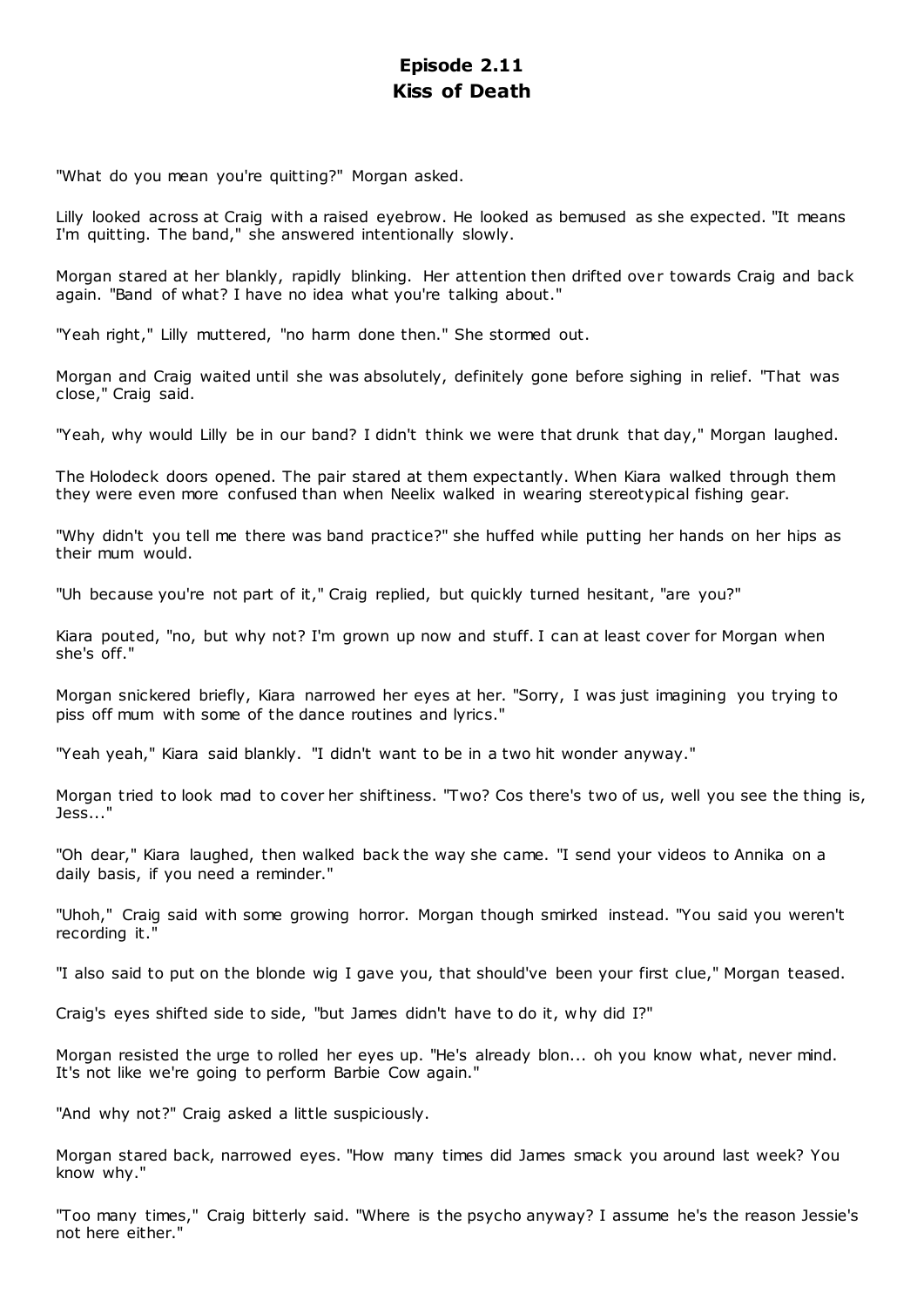"What, why, what do you mean?" Morgan nervously stuttered.

Her response threw Craig right off he couldn't remember even feeling mad, let alone what they were talking about. "I... what were we called again?"

Morgan frowned, unable to answer him. She quickly tapped her commbadge. "Janeway to Rex and Stuart. Craig wants you to get your lazy butts down to the holodeck."

Craig's jaw dropped. "Wh... why? They're going to kill me for that."

Morgan looked nervous yet again, "why, you're making stuff up, dummy."

"Um, have you been on the coffee again, cos your dad did warn you. We all did," Craig said.

*"What's the rush? It's my day off. I can slap all day if that's what he wants,"* Jessie's voice said.

"No, uh no," Craig laughed very nervously, "but thanks."

*"Anytime. Bye."*

"Wait," Morgan quickly said to stop her. She heard the telltale bleep that meant she was a tad too late, but still could hear the faint buzz. "Today's the day we were gonna try out the band, you know."

This time James spoke up, *"today's also the day that we were watching Duncan till 0200."*

Craig silently mumbled a *boohoo*. Even Morgan didn't hear and so she stared, puzzled at him. "It's like dinner time, nearly," he said as an improvisation.

*"So, what song are we rewriting today? I hope there's some part of it that can be rhymed with Craig and punched,"* James' voice asked.

They heard the bleep again, this time for sure they knew they were cut off.

"Rhy...med?" Morgan said slowly with widening eyes.

Craig tried to avoid laughing at her, he was already two for three.

# **Sickbay:**

"I should have known," the Doctor muttered as he worked at his console. He tapped his commbadge. "Sickbay to Morgan, report here immediately!"

*"Sorry, I can't, I'm performing Chain Reaction in a minute."*

"Well I'm sure you've got enough time to tell me why you deactivated my program Thursday night," the Doctor said.

*"Er... I didn't."*

"Yes you did. According to the computer only you, Jessie and James were here when it happened. I ran a scan on the console, your DNA was on it," the Doctor said.

*"Stop looking at me like that....."*

*"Oh crap, when did you do that?"*

*"Er, after I left the Doc's office. I went through the other door."*

"Morgan, you didn't. You must've left through the main door, since the console you used was in the main part of Sickbay," the Doctor said.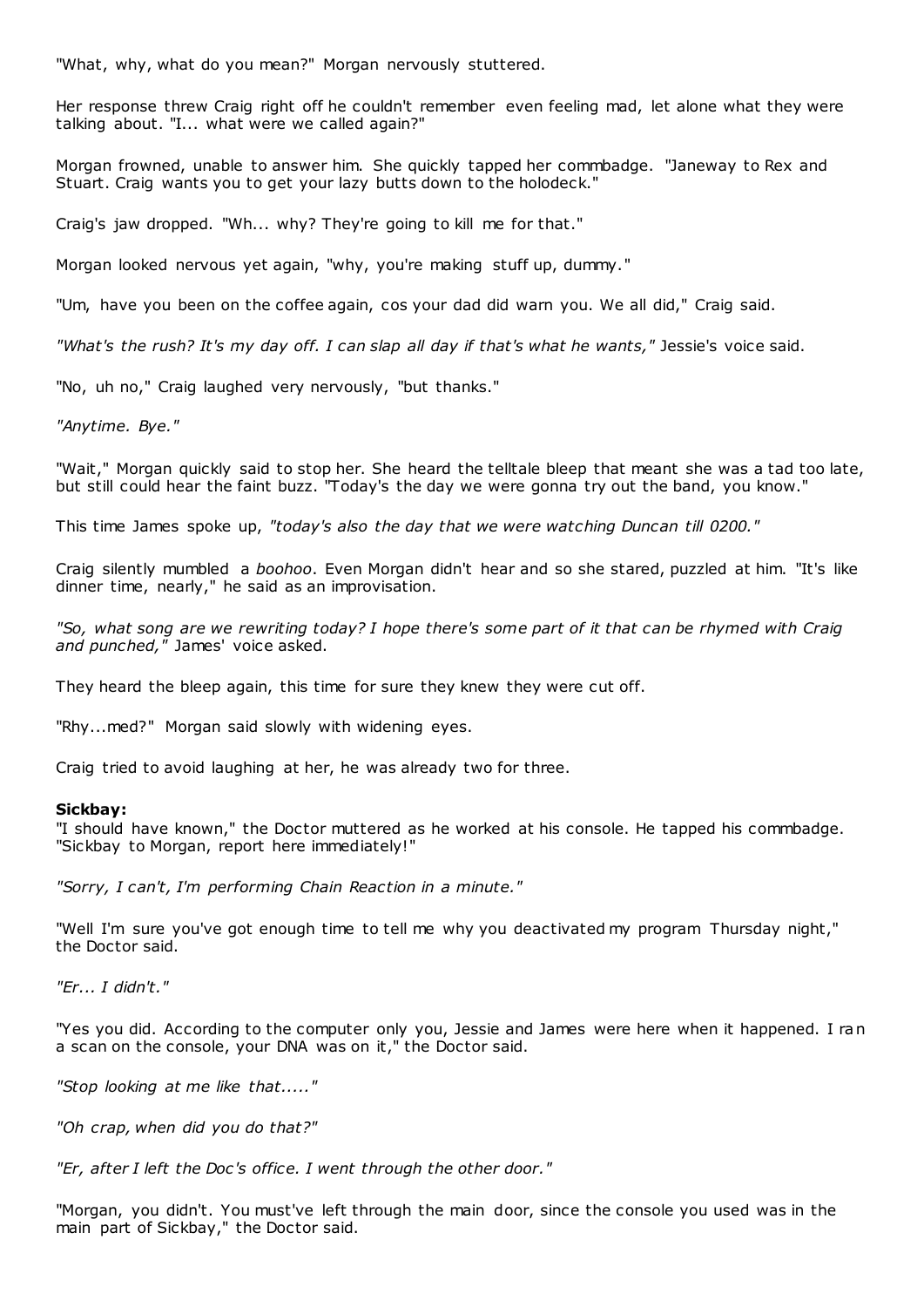*"Er..."* The commlink was cut off.

# **Meanwhile in Holodeck 1:**

Morgan felt rather uneasy as James and Jessie stared at her. Craig had no context whatsoever so looked around at them all, bemused and a little worried. He edged closer to her just in case.

"So er, I was thinking that instead of the pestering line, we change it to *got a pedestal to put yourself on*. It's closer to the original," Morgan said through her embarrassment. It didn't work, her cheeks flushed.

Craig nodded rapidly, "yes, I like it."

"Craig, go play in traffic ," Jessie snapped. Craig got deer in headlight eyes as he focused on her. "It means get lost."

Morgan shook her head, "no wait a minute, there's nothing to talk about. I thought he wanted to be turned off, so I did on the way out. I dunno what your problem is, gosh," she feigned outrage and folded her arms.

Craig was agreeing until the word gosh, then his eyebrows narrowed and he turned his head quickly toward her so fast it made him dizzy. "Wait, what is going on?"

James groaned on the approach to him. Craig instinctively backed off a step, then he forced himself to stand his ground. It didn't matter, he was pulled off to one side out of earshot of Jessie and Morgan.

"You saw, didn't you?" Jessie asked with blushing cheeks.

Morgan made a little indecisive squeak, "well it wouldn't be the first time." Jessie's blush turned into a scowl, Morgan laughed it off though. "What? I left you alone. I didn't make a big thing of it, and I didn't say anything."

"And you deactivated the Doctor?" Jessie said plainly.

"Yeah, you're welcome. Next time, in private where I can't see it," Morgan said, sounding relieved. She noticed Jessie's eyes slid to one side, which she knew was the direction James and Craig had gone. "Oh you haven't," Morgan groaned in disgust, "but he's annoying and talks too much."

Thankfully Jessie took that well and so she smiled weakly. "Didn't let that put you off, did it?"

Morgan shuddered a lot. "Eeew no, no. I dunno what that was about. The Doc said it was some weird mind connect with Emma, and she was like imagining..."

"Yeah I don't want to know," Jessie muttered. "So is that why you turned him off?"

"No," Morgan protested, "I was trying to be a good friend like you asked me to."

"Oh, well next time if you see Tom or someone like him coming up to us, even if we're not doing anything at all, not even in the same room, feel free to do your thing," Jessie said.

They both laughed. James took that as a cue to bring Craig back while he was rambling on. "Is it a secret lab that cures obnoxious Slayerness?" Craig guessed.

James was still pulling him when he let go, so Craig ended up on the floor. "Yes, that's it," James said deadpan. "So?"

"It's okay," Jessie said, glancing at him. He looked relieved and a little less tense.

Morgan turned up her nose, "hey, I'm not like that. No one knows." Jessie and James both cringed, Craig looked up at her curiously. She pulled a few choice faces herself. "That we hid mum's coffee stash... somewhere. The Doctor was onto us. Shhh."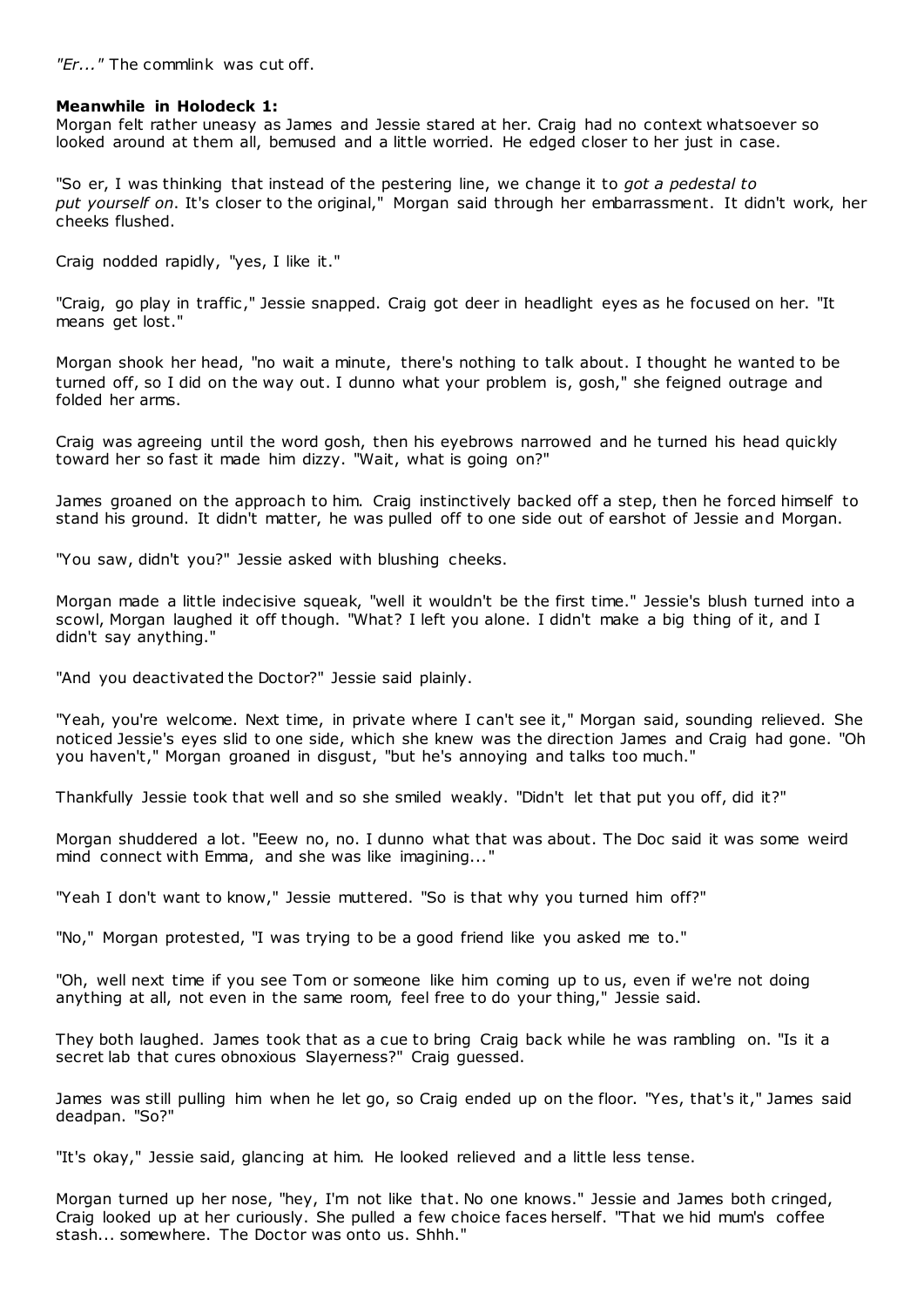"Oh," Craig sounded disappointed as he dragged himself back to his feet. "That explains..." he gestured to her. She scowled, so he knew instantly he was three for three with little effort.

## **The next day:**

*Captains Log Stardate... er... pass.*

"Why don't you just go back to saying supplemental?" Chakotay asked.

"Shut up, you're ruining my log," Kathryn moaned. "If you're gonna linger, make yourself useful. The stardate spreadsheet won't find itself."

*As far as we know there's no pervert pirates, time travelling ninnies, undead murderers, Damien lackeys... so we've got a day or so of peace, if we're lucky. If not, someone's getting demoted.*

The Ready Room door chimed seemingly just in time for Kathryn to finish. "Yes?" She smiled at Tuvok as he entered with tense shoulders. "Ah Commander, what can I do for you?"

"May I speak to you in private, Captain?" Tuvok asked.

"Of course," Kathryn sweetly replied. Chakotay was already on his way out when she directed a throat clear in his direction.

Tuvok waited an extra few seconds after the door had closed before he approached t he desk a step. "I request a leave of absence, Captain."

Kathryn's face fell. "Oh? That's not like you. I only remember you taking a few days off only one time, back on the Endeavour was it?"

"Indeed," Tuvok said while looking increasingly uncomfortable, "for deeply personal reasons, just like this..."

"How many years ago was it, six, eight?" Kathryn pondered aloud.

"Seven," Tuvok answered.

Kathryn's eyes shot wide open. Tuvok hoped then and there she got it, if it meant he could go back to his quarters quicker, but he knew better than that.

"What has that walking boob or two done now?" Kathryn hissed.

Tuvok sighed, he wasn't surprised. He still tensed further than he already was. "Do you grant my request, Captain?" he said in a shaky, frustrated voice.

Kathryn looked oblivious to that detail, only confused. "But she wasn't around back then." She smiled contently, "good times."

"Captain," Tuvok unintentionally barked, finally getting her surprised attention. "I will not be on duty for a few days. I am not unwell, so there is no need to involve the Doctor. This has nothing to do with Seven of Nine."

"Strange. I thought the image of her would put anyone off," Kathryn said. Tuvok stared at her in quiet astonishment and a little offense while she smiled coyly for about a second. "Request granted, and happy birthday."

Tuvok's expression hadn't changed, he merely blinked for a short while. "Do you..." Kathryn eyed him playfully. "You only pretend to be easily flummoxed, to what end?"

Kathryn chuckled as she brought a cup to her lips for a sip. After she said with a smile, "I don't know what you're talking about, Commander. Dismissed."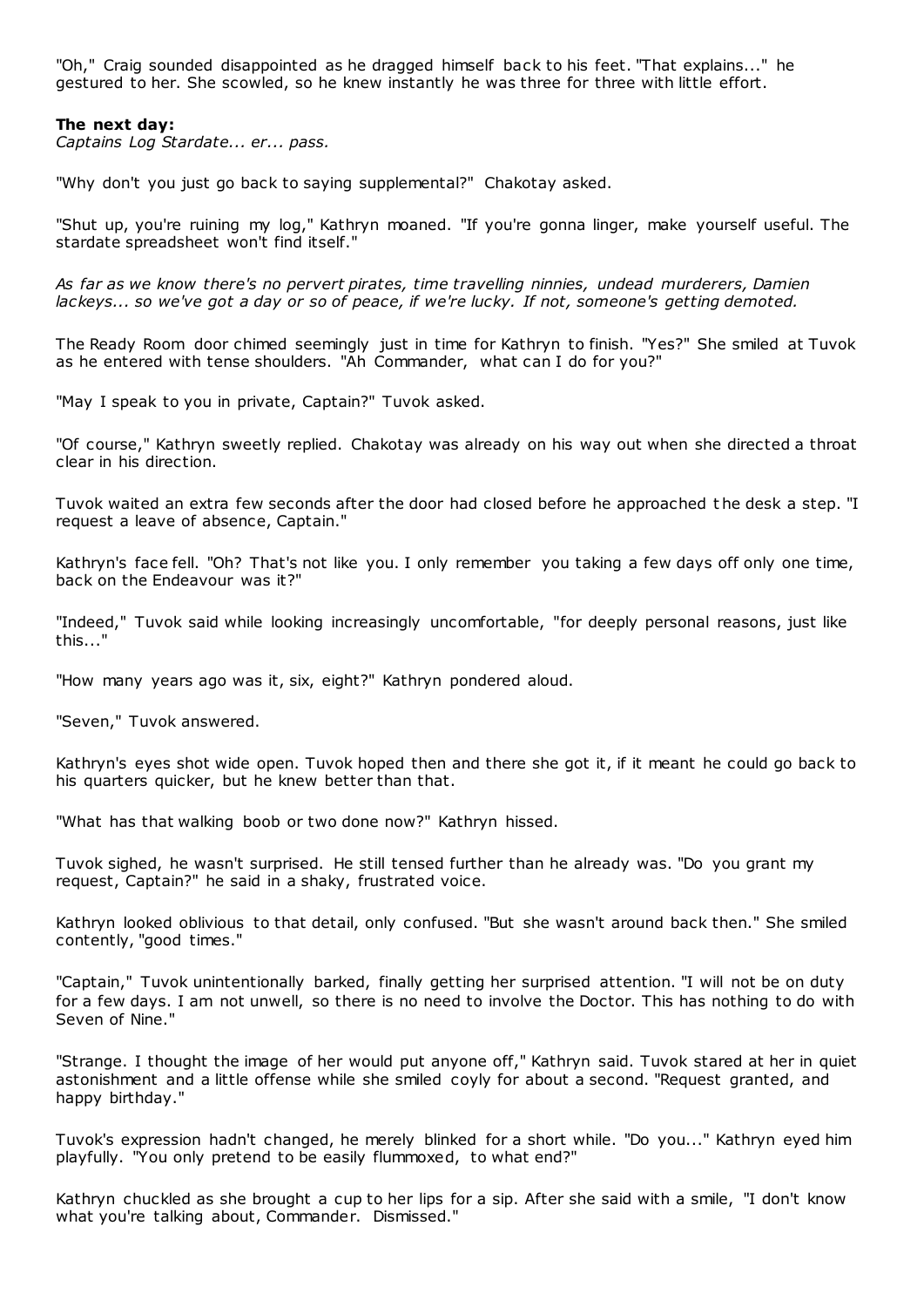"Yes. Thank you Captain," Tuvok said with much confusion. As soon as he was gone Kathryn shrugged casually and got back to recording her log.

# **The Mess Hall:**

Tom came in carrying Duncan who was crying extremely loudly. He hurried over to Morgan, James and Jessie's table.

"Please babysit again, I'll pay you anything," Tom moaned.

Jessie and James glanced at each other, then they looked back at Tom.

"Yeah sure, on one condition," Jessie said.

"Name it," Tom said.

"See if you can last an entire day without taking the piss out of anyone," James said.

"What?" Tom laughed genuinely. Their straight faces and earlier smirks told him they were serious, and he laughed harder. "You people are sick."

"Take it or leave it," James said.

"Fine, you win, you're killing me, but ok," Tom said.

"By the way it, starts now," Jessie added.

"Damn, I had a really good insult in mind," Tom muttered as he looked at what Neelix was serving for breakfast. He then looked back at Jessie and made a little pained squeak. Jessie's eyes narrowed at him. "Okeydoke," Tom stuttered, dropping the little boy off with James, then quickly ran off.

"We should've said a week," Jessie said.

Morgan giggled as she sat down in a different seat. "Next you'll be trying to convince mum to go cold coffee."

"One impossibly funny thing at a time," James said.

"Oh, then what's..." Morgan said, gesturing her hand towards Jessie. They both stared blankly at her, Jessie's turned a shade darker after a moment. "Not that!" Morgan blurted out, "I mean the makeover, or lack thereof."

Jessie fidgeted in her seat and looked away a little. "I don't know what you're talking about."

"Really? Cos in all the years I've known you, you've never once left your quarters without some of that paint on your face," Morgan said, unfazed. "Or leave your room for that matter."

"So?" Jessie defensively snapped, instantly regretting it. "I couldn't really be bothered one morning, and I realised I don't really need lipstick or eyeshadow, or anything." Her cheeks flushed as she dipped her head down, "I don't, do I?"

"Need?" Morgan sounded confused.

James cleared his throat as a hint, which she didn't get and so frowned at him. "You only noticed anyway because Tom drew attention to it, in his head and you heard him, right?"

"Well yeah, I guess so," Morgan mumbled, "it's no big deal."

"Uh huh, if it isn't noticeable, how did he notice?" Jessie asked uncomfortably.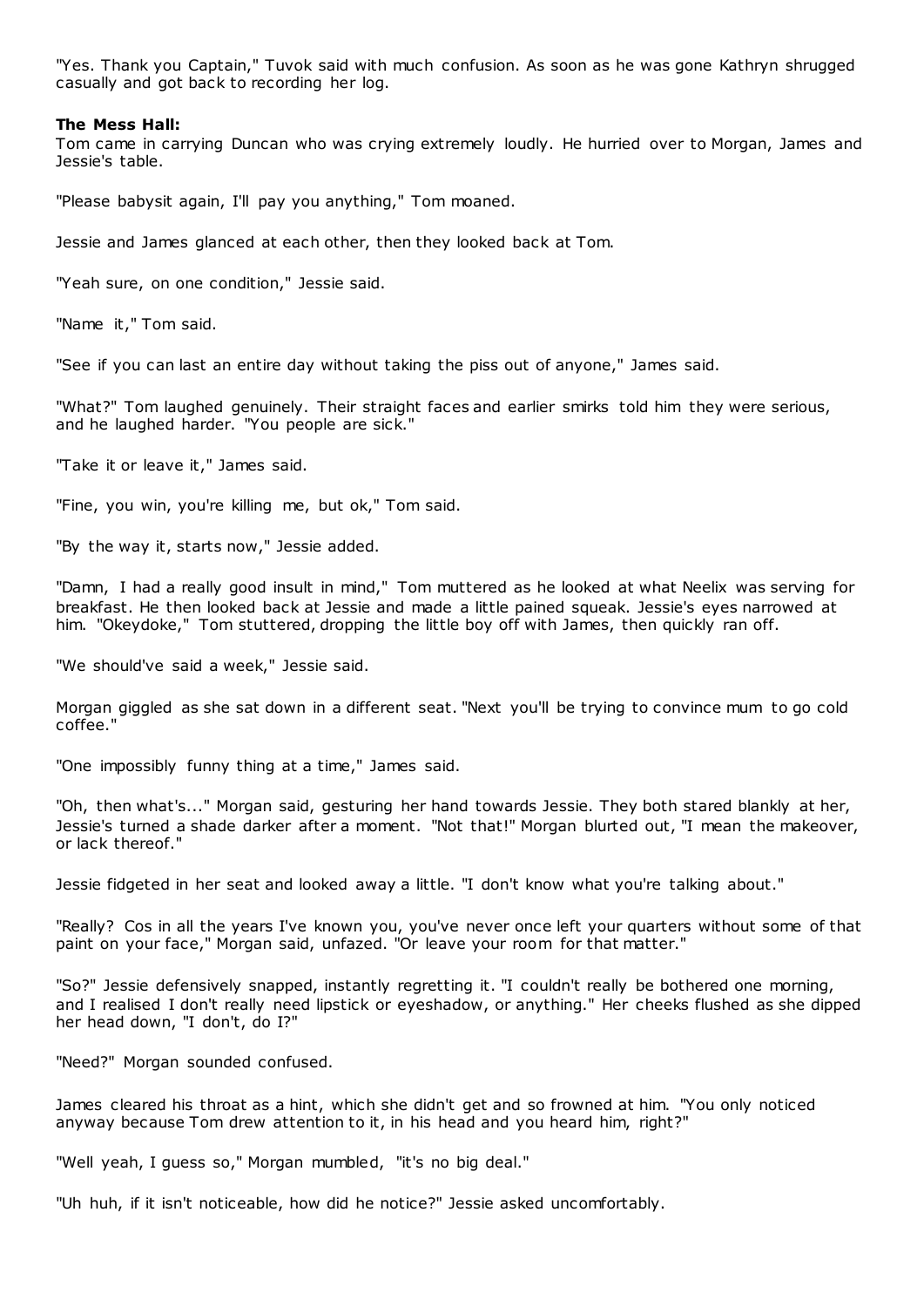Morgan thought about it, making her shudder for a second. "Do I have to?" she whined. "He was thinking something like, oh look James bringing a corpse to the Talent Show, laughing at his own joke."

Jessie looked further down, then got up to walk off. "Morgan," James warned the teen.

"I know, so gross. But it was him not me," Morgan complained.

James was about to get up when he noticed Jessie only left the table to go to the replicator. Still she ordered something rather sullenly, slowly and occasionally looking over her shoulder at passing people.

"Oh come on, you know I'm the last person to give a crap about silly things like make up and cute tops," Morgan said with growing defensiveness. "If she wants to go to work makeupless in a tank top and leggings, so what. I normally wouldn't have noticed. It was Tom being gross."

"I know, but you've got to be a bit less... Morgan-y," James said.

Morgan's eyes narrowed to near slits. "What's Morgan-y?"

Jessie wandered back over with a cup in hand. "Don't worry about it," she mumbled while sitting back down. "Nobody noticed yesterday, so... maybe it's not the makeup thing, it could be cause I am feeling a little sluggish today."

"Yesterday?" Morgan said, a little surprised and confused.

"See," Jessie tried to smile. "You and Craig rushed me out of bed for that band practise, I had no time to get all spruced up."

James noticed Morgan's baffled face and had to laugh. "And like you say, you don't need it."

"Nope," Jessie genuinely smiled back.

Morgan glanced between them, pulling a face. "Guys, what did I say?"

Jessie giggled and shook her head. "We're not doing anything." She gave James' arm a little playful nudge with her elbow, "are we?"

"Nope," James replied.

"Not yet, but you're doing that flirty compliment eye gazing crap. It's putting me off my breakfast," Morgan said.

James eyed the empty plate in front of her, "I can see that."

Morgan rolled her eyes, then focused them on little Duncan dozing off in James' arm. "I thought you were on duty today," she said.

"Yeah, so?" James said, looking like he was trying not to smirk.

"Oh for... don't even think of taking him to the bridge again. Mum would not shut up about the stain on her chair she apparently still can't get off," Morgan complained.

James did laugh but quietly as he stood up, "okay, so take Duncan to the bridge and let him use Janeway's chair. Got it."

Danny approached the table just as Morgan was about to tuck into her second plate. "Oh so the little birdy was right, Jessie does look different," she sang while inviting herself into the last remaining seat. Jessie groaned into her hands. "Almost glowing I see." Danny elbowed James a couple a times, "nice job."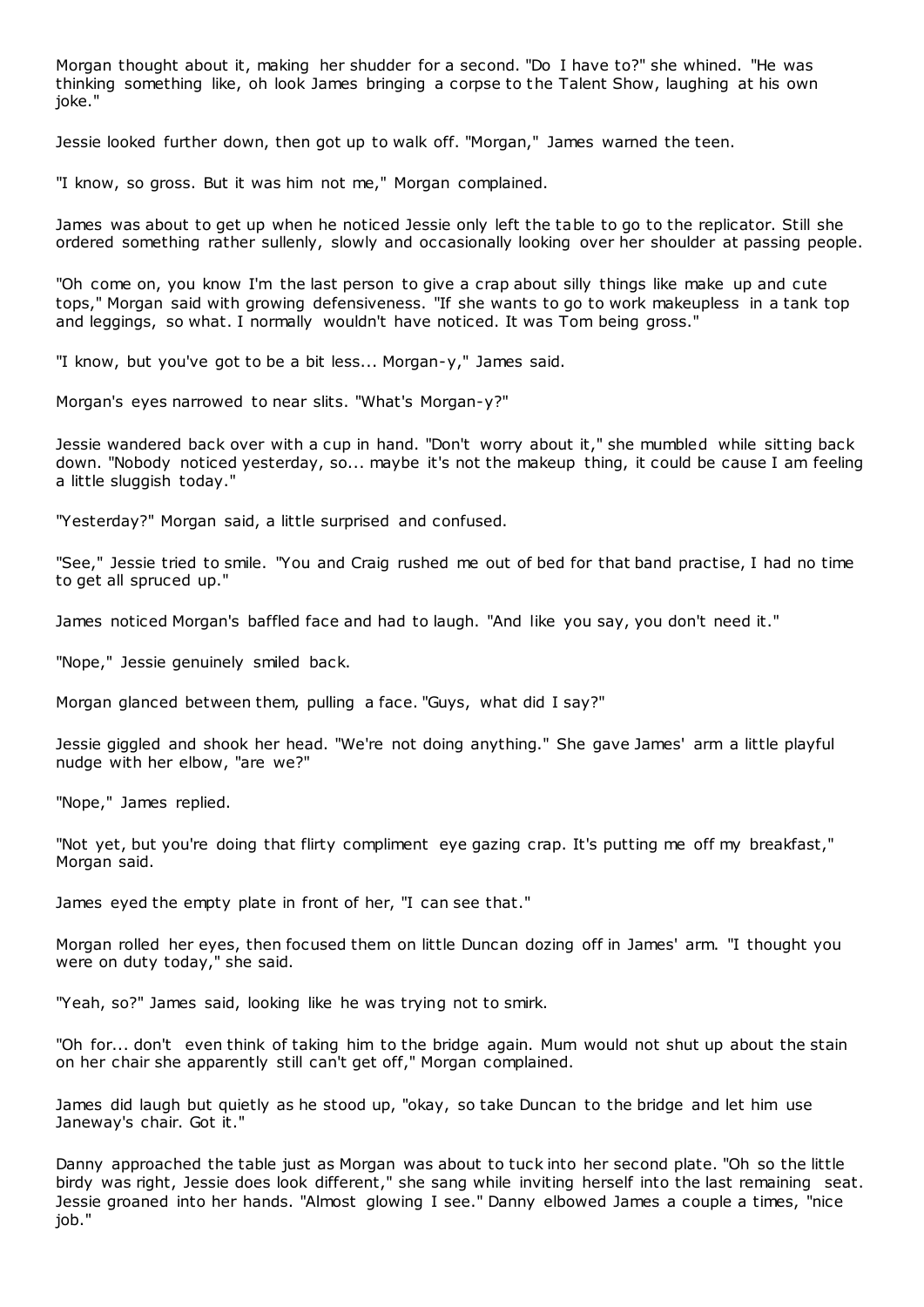"What are you going on about?" he asked.

"Oooph, a little touchy for a got lucky guy," Danny giggled and winked.

Morgan slid her plate to one side, turning very pale. "Never mind, I'll skip breakfast today." She got up and hurried away.

Duncan seemed to be on the same wavelength as her, he coughed and spit up on himself. He immediately started whimpering.

"Yeah me too kid, me too," James said. Jessie looked at him with pleading eyes. He hesitated for a moment, glancing down at the baby. Jessie eyed the same stain he did, then gently shook her head. "Really?" James only mouthed as he hurried off as well.

Danny didn't seem to notice any of that, or she wasn't fussed, she leaned toward her friend with a glint in her eye that could only mean one thing. "Soooooooo?"

Jessie rolled her eyes, "soo what?"

"Oh don't play that game with me Jessie-wessy," Danny pretended to sound offended, "again!"

"What?" Jessie frowned.

Danny waved a finger in front of her face, making her blush once more. "So it's convenient timing that make up obsessed and fashionista Jessie is wandering around the ship with nothing on her face, and wearing casual for her clothes, only a week after her little life altering trip to the desert?"

"I think you need to look up the word convenient," Jessie muttered.

"Oh so you and James weren't hooking up during your little vacation, and for a week afterwards?" Danny asked.

Jessie's eyes widened, cheeks managed to flush even redder. Danny of course smiled as if she'd won something.

"What, no, where did you get that from? Who said that?" Jessie stuttered. Danny only laughed quietly which touched a few nerves. "And what would that have to do with my not wearing makeup and stuff? Wouldn't some girls try to dress themselves up more to impress new boyfriends. Not that I have one."

Danny tried to repress another laugh but snorted instead. "I think you got that backwards, my dear terrible at lying friend."

"Ugh," Jessie grunted as she turned her head away. "I didn't do any of that to get the attention of one track minded boys. You're the one that's got it backwards."

Danny gasped, "that's not a very nice thing to say about our James. I know he can be a little weird, guy wise, but that's not on."

Jessie narrowed her eyes and looked back at her, "what are you..." then she thought she understood, so scoffed instead. "Will you stop it. There was no hook up, and I dunno where you got that from. And you lot are really making me think about going back home to re-replicate everything."

"Ohno, no. Don't do that. I wasn't making fun of you," Danny stammered. The icy stare she got back for that threw her off further, "for the make up, I mean."

"So you don't think I need it then?" Jessie asked in a low volumed voice.

Danny smiled, "no, I think he fancies the whole package."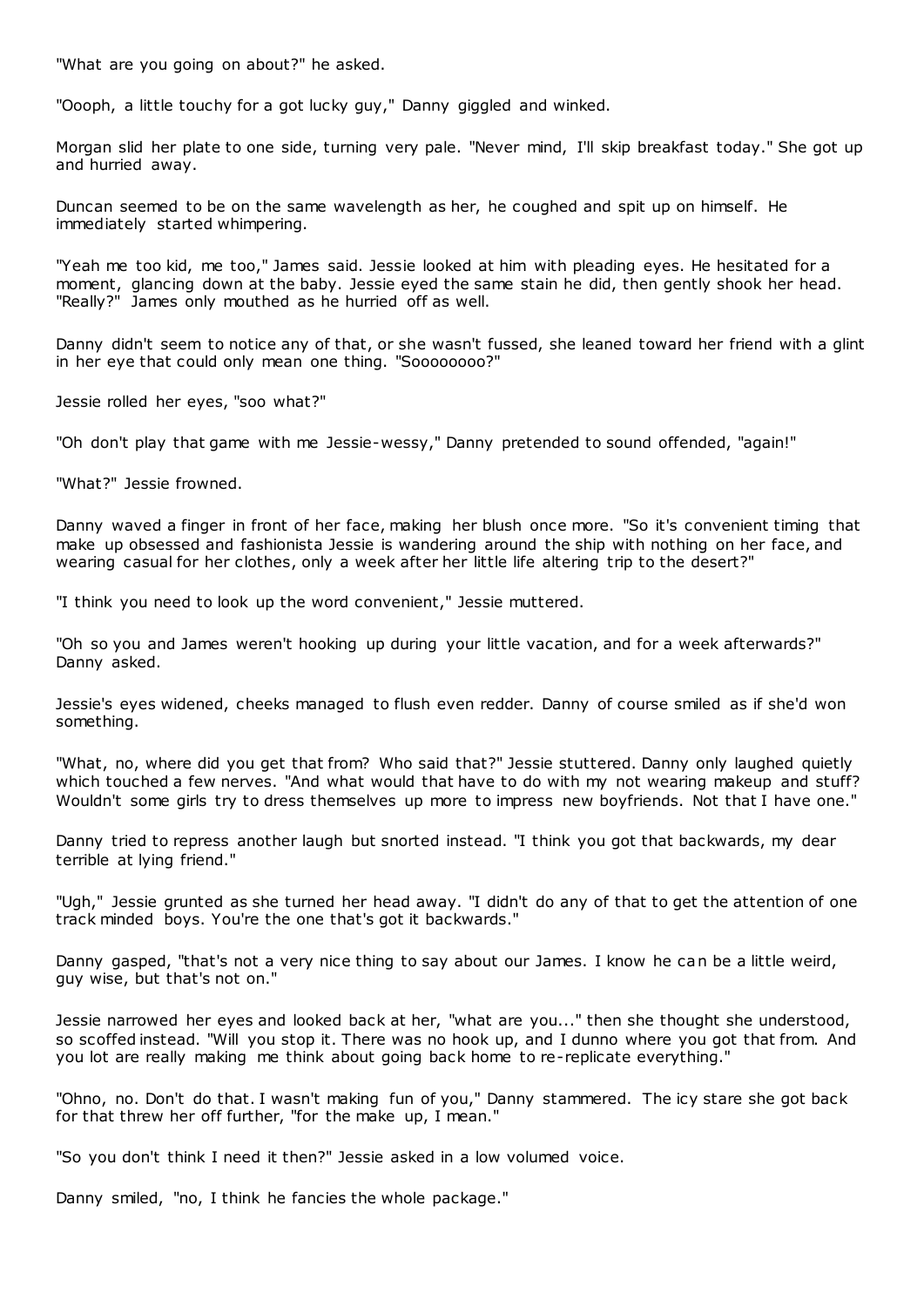"No," Jessie snapped while her cheeks flushed again, "it doesn't matter, that's not what I meant. Forget it."

"Hmm," Danny murmured while she gazed at her friend with scrutiny. "You'd react like this either way, so I'm not sure." She heard footsteps slowly approach, making her smile and look up. As she expected James had come back, her questioning gaze focused on him instead. "Sooo, drunk smooch under the stars, yay or nay?"

James avoided looking at her and focused straight on Jessie. "Apparently I can't take Duncan with me to duty. Do you want to walk part the way, and take him?"

"God yes," Jessie said, very relieved. She knew what smile Danny would have directed at either of them, so she averted her eyes from her too on her way passed the table.

# **Sickbay:**

"And the point of that is?" the Doctor asked.

"Well, if he suddenly disappears for a few days, or a week, people will figure out the truth. Maybe we could just give him anything you have so far to keep him on duty," Kathryn replied.

"But Captain, this serum I conveniently finished just in time for this episode, and this episode only probably, is highly experimental. The last *test subject* who will remain nameless..." the Doctor said.

"Tom," Kathryn said.

"He or she complained they didn't like the taste, drank it all, then spent the weekend on Deck 15 writing a woe is me blog," The Doctor sighed.

Kathryn shrugged casually. "Okay, so I was wrong. So what, it happens. Point is, Tuvok's not a rejection short of a killing spree, so where's the harm?"

"We'd better prey to god this is enough to calm him down, or he's going to be clocked out by the end of the day," the Doctor muttered as he finished fiddling with a hypospray.

"Well, the crew will be entertained for a few days," Kathryn said as she shrugged her shoulders again.

Tuvok walked in looking a little twitchy. "You wanted to see me Doctor," he said calmly despite that.

The Doctor nodded, and he walked over to Tuvok with the hypospray. "I just want to give you an injection, since I discovered that you have a *mild fever*," the Doctor said.

Tuvok eyed Kathryn briefly, she averted her gaze to some beakers sitting on a cabinet nearby. "Oh that looks interesting, what does that do?" she asked.

The Doctor stared at her with a blank expression. "It's Neelix's last broth. It seems to be stronger laxative than anything I've brewed up."

Kathryn stepped to one side away with it, shrivelling her nose. Tuvok meanwhile raised an eyebrow.

"I told you that it was not necessary to involve the Doctor. There is no cure as it is not an illness," he said.

"Well," the Doctor sounded hesitant, the ell was dragged out, "I wouldn't know about that. Six years in the middle of nowhere on Voyager has given me some insight, it's not so different for Vulcans."

"What?" Kathryn said, sporting a hateful glare his way.

The Doctor tried to avoid any eye contact. Still he shuddered. "Six years, only four children, one of which was before the ship's launch. You do the maths."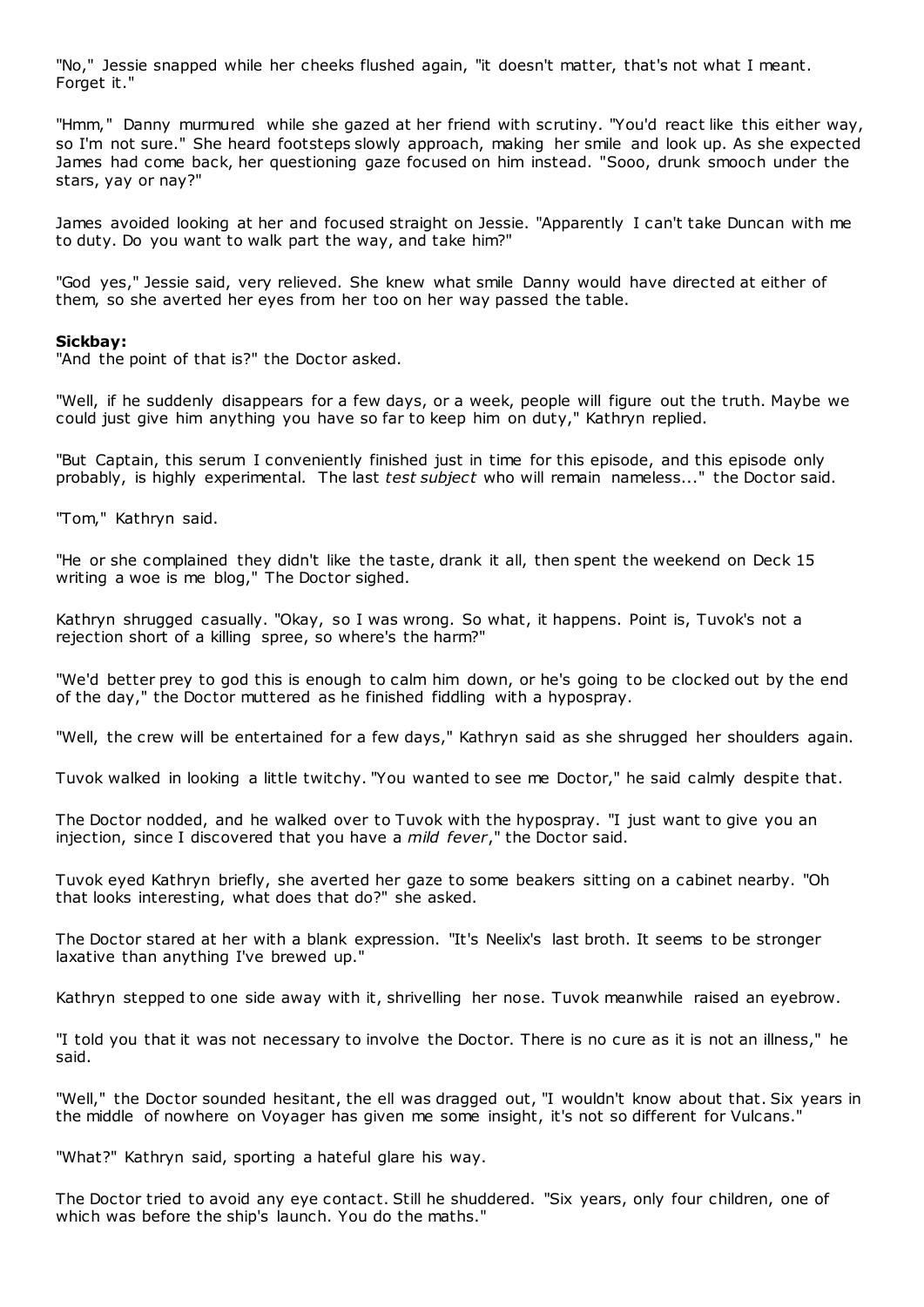"Very well, proceed," Tuvok said. The Doctor slowly put the hypospray to Tuvok's neck, and he pressed the button. He then stepped back.

"How do you feel, Commander?" Kathryn asked.

"Hmm, I do not feel any different," Tuvok said, his voice sounded calmer, more Vulcan like. He gave the Doctor a nod, "thank you."

The Doctor beamed proudly, "you're welc ..." Tuvok tapped him on the butt, winked and strode off as if nothing ever happened. He and Kathryn stared with deer in headlights expressions for a few minutes, both unsure if that happened or not.

After a few awkward minutes the Doctor broke the silence, "did you know your daughter switched me off the other week?"

"Oh. Sorry, I'll tell her to pop by asap," Kathryn said, sounding thankful for the change of subject. She hurried out leaving the hologram very confused.

James and Jessie were heading down the corridor towards the turbolift.

"Can I ask you something?" Jessie asked.

"Yeah," James replied.

"Do you think I should wear makeup again?" Jessie asked.

James stopped in his tracks, and he laughed. "What kind of question is that?"

Jessie stopped, then she went over to face him. "Please? I want your opinion."

Meanwhile just around the corner, Tani was watching. She mumbled under her breath, "say yes, say she looks better as a clown than a scruffy tramp. Vain cow."

"Well, okay," James said uneasily while trying to find the right words. "I didn't really know why you felt you needed it, but it was something you liked to do. If you don't anymore then you shouldn't care what anyone thinks, and that definitely includes me as well."

"I feel so stupid though, slobby," Jessie mumbled, rolling one of her shoulders up. "I didn't this morning, and yesterday, the day before. But it was just us, so I figured you couldn't tell me."

James' face softened, "tell you what? I think you look gorgeous, I always have."

Tani gasped, "please tell me he didn't say that."

"And besides, it's who you are that matters the most. That's who I fell in love with, not some lipstick and stuff," James said.

"You know, you say the sweetest things," Jessie said while stepping up to give him a kiss.

In between them both, Duncan giggled and reached his hand upward.

Jessie smiled downed at the boy awkwardly, a little embarrassed. "I really shouldn't do that again," she laughed at herself.

"Why?" James asked with a smile. Duncan also responded with a tiny squeak as he gazed up at him. "Don't forget..." he said, carefully handing him over to her.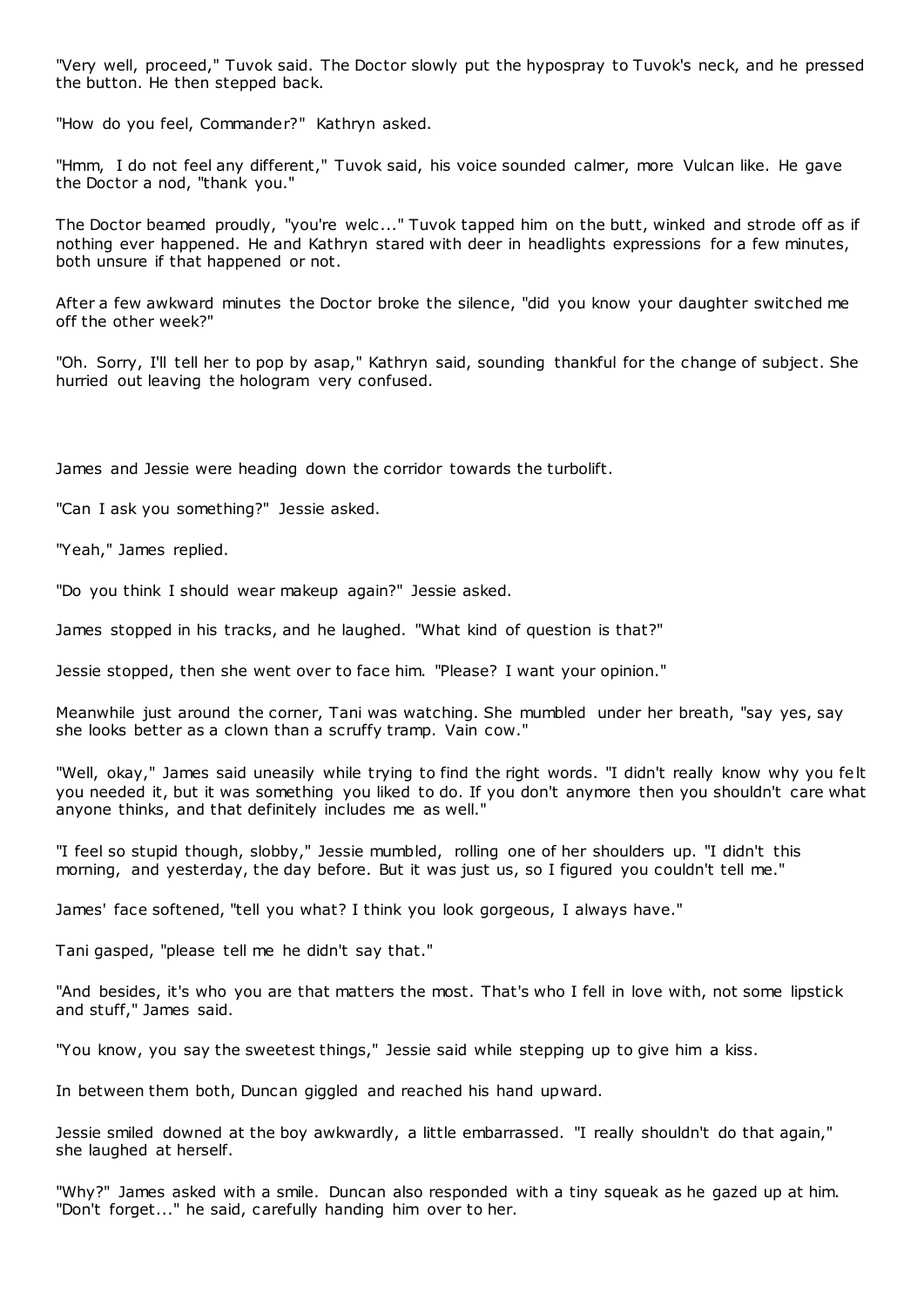"Take him to the bridge to annoy Janeway. How could I forget?" Jessie smirked back.

James nodded. "See you two later," he said as he turned to walk away.

Jessie waited and watched until he was out of her view before turning herself to go back the way she came. To her annoyance she almost walked into a seething Tani, glaring at her with her arms tightly crossed.

"Hi slut," she said.

Jessie groaned and rolled her eyes up to the ceiling. "Here we go again." She stepped to one side to walk around the girl.

"Nuh uh, we need to talk," Tani said, quickly stepping to get in her way.

Jessie was about to respond but Duncan beat her to it, he burst into loud sobs.

"That'd be my reaction as well," Tani said, pointing her eyes between the two.

"Grow up sometime, Tani," Jessie muttered. This time she turned around to walk away.

"Hey," Tani grumbled, rushing after her. "Don't think I don't know what your game is. How do you sleep at night?"

Jessie chuckled over her annoyance, "quite well ac tually." Duncan's sobs meanwhile softened into whimpers. She kept on walking.

"You're sick, you know that!" Tani shouted as her pace turned into a sprint. She cut in front of Jessie once more, making her stop abruptly. "How did you get him to sleep with you, and how..."

Jessie's eyes flared up, "excuse me!?"

"Does Tom know you made his wife your personal incubator, just so you can trap James in your vice?" Tani snarled.

"What? That's..." Jessie ended up laughing genuinely, though she still felt irritated, "that's the stupidest chunk of words you plastered together I've ever heard, and that's saying something."

"Oh, so this isn't yours?" Tani snapped, pointing at Duncan. He blew a raspberry at her and turned his head away.

Jessie briefly smirked. "You've got one hell of an imagination, kid. Piss off." Again she turned around to walk away.

"Ok then, maybe I'll have a chat with Tom and B'Elanna, see what they say," Tani said, her eyes glistening.

It got the desired effect, Jessie stopped cold in her tracks. "Let's get one thing straight," she muttered coldly before turning back to face the teen. "You stick your nose into my affairs any further, and I'll be using you as my own personal punch bag."

"Yeah right," Tani giggled. "Like I'm going to be afraid of Miss Oh Do I Look Stupid without flour and paint on my face? Please, I want you to compliment me, er I mean your opinion, honest!"

Jessie ground her teeth, eyes hardened. "You'd be..."

"You do by the way; look stupid and slobby, like the walking dead," Tani continued.

"Better than being a bitter, jealous little girl," Jessie snapped back.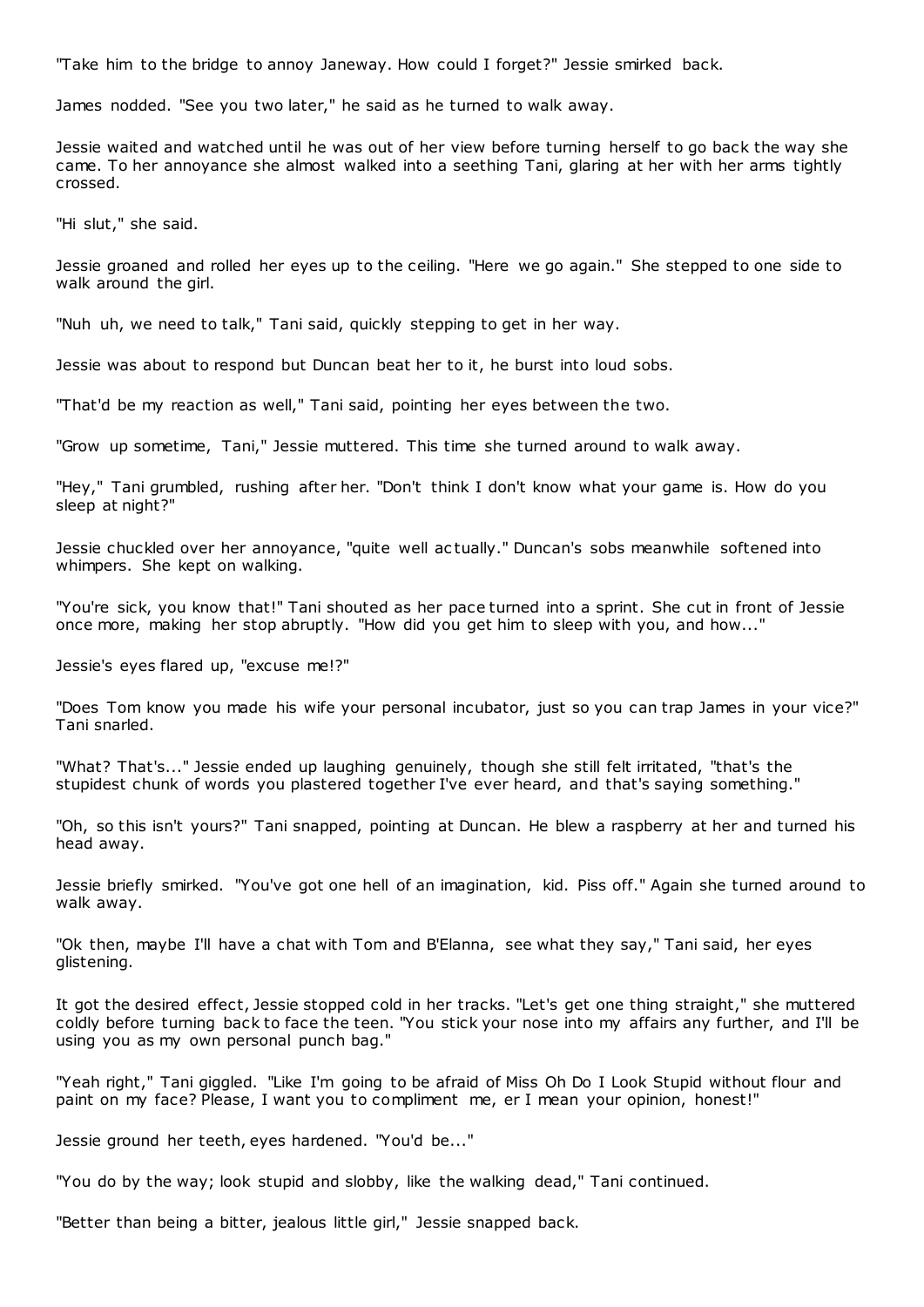Tani huffed loudly, "I'll prove it. You only manage to snag him by tricking him. I'll kiss him again and then you'll see what it's meant to look like."

"You'll be kissing my fist in a minute," Jessie's voice managed to get cooler than it already was.

"Oh, but if he's just your friend, why do you care?" Tani teased.

Jessie scoffed, "why does Tani not have any friends, the mystery continues."

"Just admit it, you don't want other women around him or he'll figure out that he has other options than you," Tani hissed.

"I'll admit that I don't want anyone to have to put up with abusive little snots like yourself," Jessie said. She noticed Duncan squirming in her arms, she eyed Tani distastefully. "One sec..." She gently sat the little boy on the floor beside her. He let out the cutest laugh as he started to flick the laces on her shoes.

"I'm sorry, but I'm not the one pulling the old deceptive face mask crap until I snare the guy," Tani said.

"For the last time, I never wore the stuff to attract people," Jessie groaned. Tani laughed in disbelief. "You wouldn't understand, so why bother? It's not your business anyway."

"Well, I think you need an opinion off somebody who doesn't suck up to you," Tani said.

"James doesn't suck up to me," Jessie growled.

"He does, cos you look terrible, and he doesn't want to admit it," Tani said.

Jessie couldn't help but laugh mockingly, "so that's it? That's all you've got? You think there's some giant conspiracy because a baby was born and I decided one day to not bother putting some foundation on. You can't seem to get your plot straight either. Maybe just maybe admit that you're overreacting over not getting your way."

"Orrrr," Tani said slowly, "you're a manipulative old hag, so insecure about her waning looks that she's got to lure in her old flame even though he's clearly tried to move on. It must've hurt when he showed interest in much younger women, huh? Sucks for you."

Jessie breathed in slowly as if to calm herself, she then covered her face. "For god's sake, I really can't be bothered with you. This is pointless."

"Then why don't you leave, and take that with you," Tani snapped while pointing at Duncan.

Something clicked in Jessie's psyche. If she didn't feel the young boy's eyes on her, her hands would be clenched and ready to swing. Instead her shoulders tensed, eyes were on fire. "Take what with me?" she asked dangerously.

"Ooph, why so offended? I thought he was Tom's brat," Tani teased.

"You know what..." Jessie snarled, her shoulders shook as she stepped a little closer, "count yourself lucky that I don't have the energy for you today, for you get to live one more day. Too bad for everyone else though."

"Aaw, I'm so scared, boo hoo," Tani started to fake crying. Jessie went to turn, leaving her to it. Instead she dropped like a stone to the ground, putting Tani right off. "Hey, that's a little extreme way of getting out of this."

Duncan burst out crying, so hysterically and loud that Tani tried to cover her ears to block him out. She used her elbow to bump into the wall computer, "transporter room? Helloo?"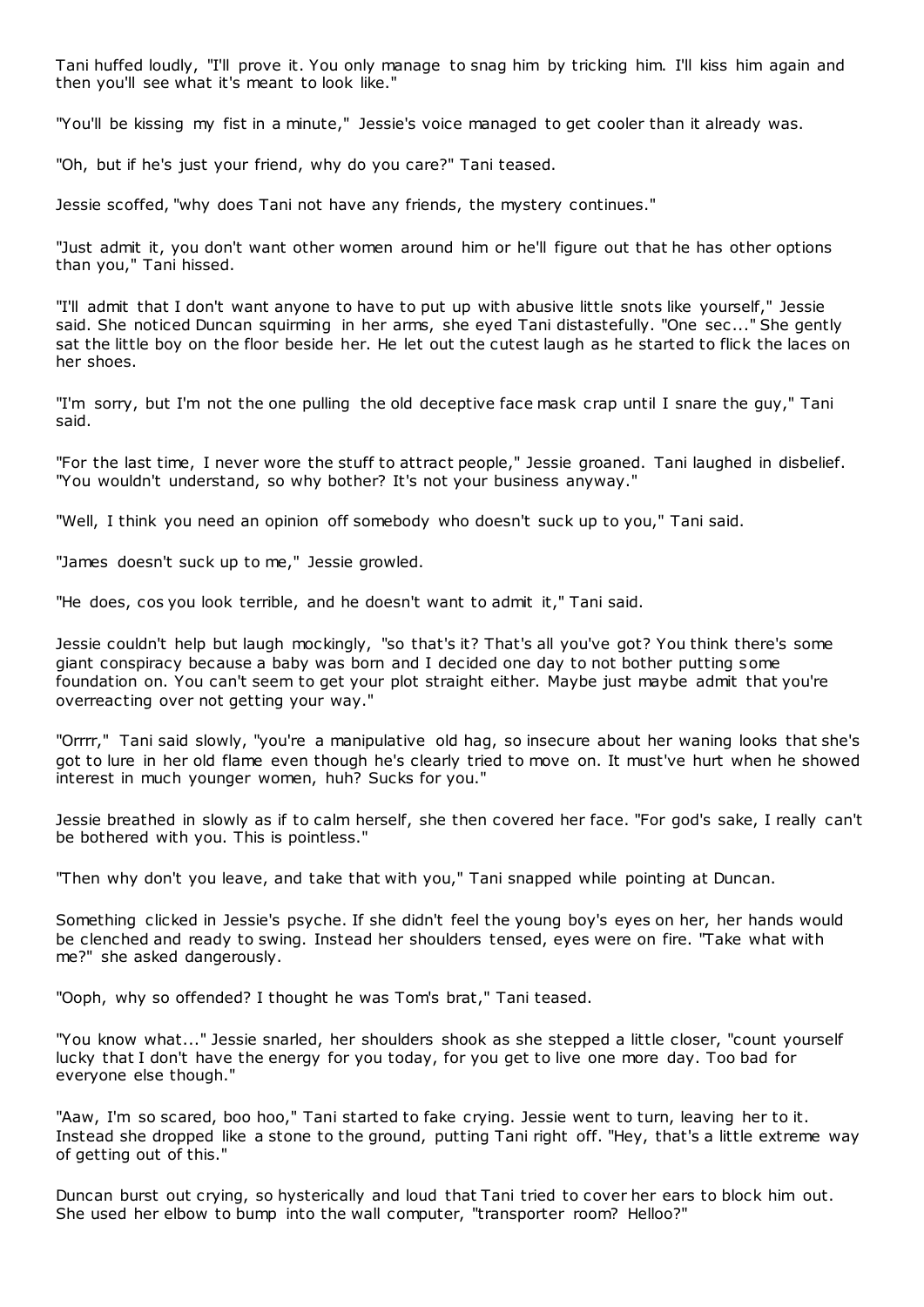A few attempts later a voice responded to her*, "go ahead."*

"Yeah, can you get a lock on Jessie and get her to Sickbay. And the kid as well," Tani said as if it was painful to.

*"Sure. Jessie who?"*

Tani groaned, "I dunno, Jessie Makeupface. Surely there's only one on this ship."

*"Uh ok, stand by."*

Harry tried to look elsewhere, but no matter what he could feel Tuvok's eyes on him. Just t o be sure he snuck a glance, catching the Vulcan waving at him. Harry's eyes widened in horror, so he tried to ignore it.

"Captain, I don't feel very well, can I go to Sickbay?" he abruptly asked.

"Yes you can," Kathryn sighed.

Harry headed towards the turbolift. Tuvok smiled very discreetly as he went to follow him. Harry made a little squeak as the doors shut.

Tom started to shake, he grabbed his own wrist to try and stop it. "Captain?" he unintentionally squeaked. He barely got a grunt in response. "Did that just happen?"

"I think so, that can't be good," Kathryn replied sheepishly.

"Damn, it's not fair," Tom moaned.

Meanwhile in the turbolift, Harry felt like he'd been travelling the ship in circles, passing Deck Five multiple times. Tuvok stood opposite, enjoying the view and occasionally raising both eyebrows, sometimes winking.

Finally it stopped, but not on his deck. He whimpered as Naomi skipped in, fluttering her eyelashes at him.

There was someone else at the lift doors, but after seeing that and Tuvok pursuing his lips briefly, Faye decided to get the next one.

# **Sickbay:**

The Doctor was scanning Jessie. Tani stood near the door. Duncan was still crying on one of the biobeds.

James walked in, he spotted Tani. He pushed her against the wall, she just grinned.

"Hey, if you wanted a kiss, you could've just asked," she purred

"I never want a bloody kiss from you. I want to know what you did to Jessie!" James yelled.

Tani giggled, a little high from the close proximity but at the same time a little worried. "I told her she looked a little sick, so here we are. So I take it you're free tonight."

"Ensign, not in my Sickbay," the Doctor moaned.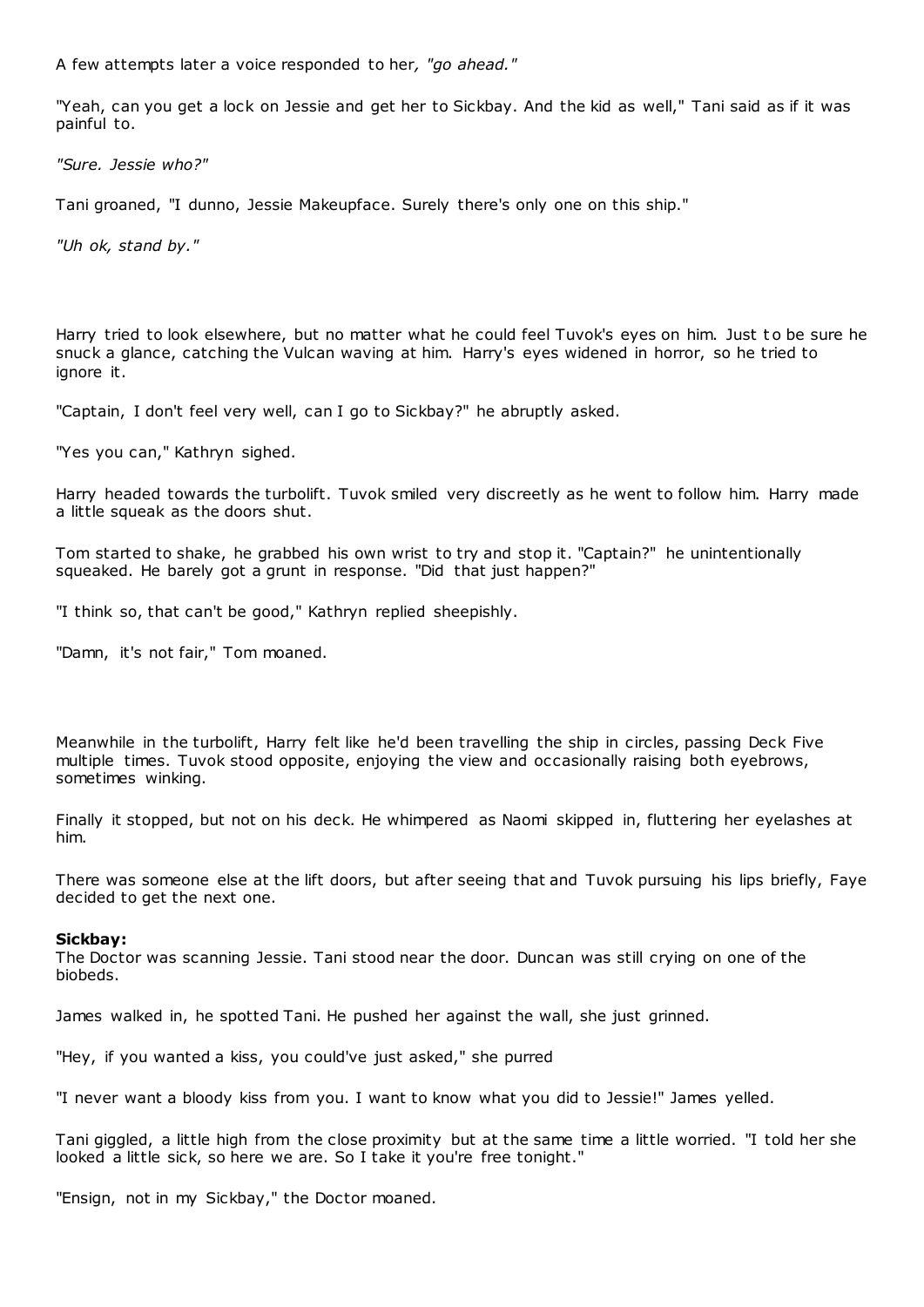James sighed and he stepped away from Tani. He then headed over to the Doctor. "What's wrong with her?" he asked.

"I am not sure exactly. All I can detect so far is an alarming fever. Earlier she was 100 degrees and still climbing, now she's at room temperature," the Doctor answered.

Tani scoffed bitterly, "so either way, an improvement."

"Somebody throw her out before I do it literally," James muttered.

"Geez, you're so rude, you didn't used to be like that," Tani gasped in offense.

James briefly side eyed the Doctor, then her. "Oh, are we doing the amnesia bit again?"

Tani hmphed on her way out the door, to the relief of everyone conscious.

A smile slipped onto the Doctor's face. "Hmm, she does have a point." James looked at him as if he had recommended Neelix's cooking. "You have been on edge a lot lately. Shame, I thought you'd grown out of it."

"Wishful thinking," James murmured.

"Unrealistic, more like," the Doctor chuckled.

James rolled his eyes, "stop changing the subject. You have any theories as to why her temperature's so random?"

"Not yet. I will need to do a more thorough scan," the Doctor replied. He tapped his commbadge, "Sickbay to Paris. I'm going to need your help, can you stop by?"

*"Sure thing Doc , absolutely. Right there."*

The commline went dead while the Doctor was still reacting with plenty of bemusement. "Strange, he never likes coming here." He noticed James' eyes drift to the side, he assumed in annoyance.

Harry dashed inside, breathing heavily as if he ran a marathon. "Doc, Doc. There's something wrong with Tuvok."

"Oh?" the Doctor only sounded lightly curious.

"Uh yes. He's been giving me the eye, you know..." Harry stammered until he noticed James in the room as well. "The eyebrow, but that's not important right now. He's..."

"Oh that," the Doctor said nonchalantly, taking both James and Harry aback. "That side effect should wear off in a few hours or so. I hope. Maybe."

James started to raise his own eyebrow but then thought better of it when glancing briefly at Harry. He frowned back. "I really hope you're not going to be guessing with your other patient too."

Harry noticed then the occupied biobed, widened his eyes and stepped aside a couple of times away from him.

"Of course not. That one was Captain's Orders, this is much different," the Doctor grumbled in offense.

Harry made a little confused squeak. "If this is meant to be a joke, I'm not laughing."

The Doctor was about to start the over body scanner when the doors opened up again. He groaned irritably.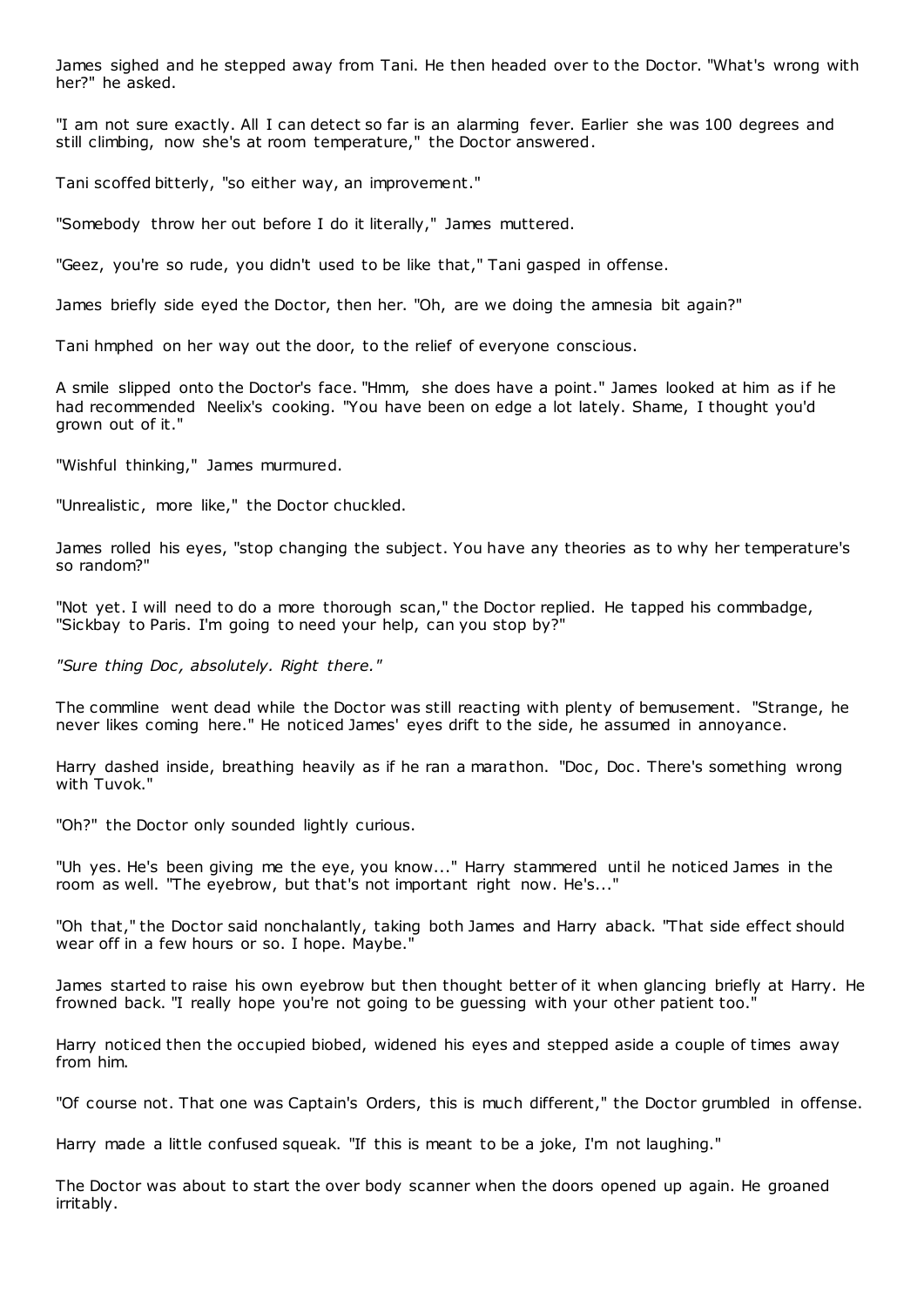"Hey Doc ," Tom over eagerly said on entry. "Please state the nature of the medical emergenceeeeeeeeee..." he panicked at the sight of Harry.

Harry rolled his eyes, "oh here he is, Mr funny man with his jokes. Go on, get it over with."

Tom whimpered pathetically like a sad dog. "I... why? I dunno what you're talking about bud." He ran over to join the Doctor, barely giving the patient a first glance. "You rang?"

"I need you to keep her temperature at a stable level while I run some scans," the Doctor answered.

Tom briefly glanced at Jessie on the bed, then winced. "Ohno, this is terrible." His attention darted around until he at first noticed James, then Duncan on another biobed preoccupied with spinning an empty hypospray around, at least until it went on the floor. "Oh. Harry?"

"No," James said harshly before Harry could react.

Tom pouted, "right, I'm working. No time to talk."

Harry laughed nervously, "that's my cue to go find a hole to hide in." He hurried out, passing yet another person on the way in.

"Doc..." they started to say.

The Doctor groaned, "what now?"

Chakotay didn't look impressed, he grit his teeth for the moment. "I realise you're busy, but we have a bizarre situation going on outside."

"And?" the Doctor said with indifference. He started the over body scanner. Tom meanwhile walked around the biobed to get out of the way. Doing so he noticed in the corner of his eye Chakotay sporting a fresh black eye. Instinctively he looked at James.

He in turn glanced briefly at Chakotay and back again, shrugging the whole thing off.

"Nice," Chakotay grunted apparently toward them both. "I was checking on the repairs to Deck Five, when I was accosted by a screaming Vulcan shouting at me for stealing his mate.'

Tom made another sad dog squeak, but longer this time so everyone heard and took notice.

The Doctor meanwhile rolled his eyes up at the mere inconvenience. "I don't think Tuvok has priority in this case."

"I can see that," Chakotay said a little irritably, "but I'm sure you can spare Paris to take a look at him."

Tom's eyes nearly bugged out. "Me, no, I'm not really here."

"What?" Chakotay snapped.

James groaned. "You really have that little self control?"

"Duh, we have met before, you monster," Tom spat back at him. The Doctor nudged him, he assumed to get out of the way. Instead the hologram handed him a couple of hypos. Tom noticed his mood had gone from grumpy to forlorn. "You have the results?"

"Yes, they are not good," the Doctor said.

"What is it?" James asked.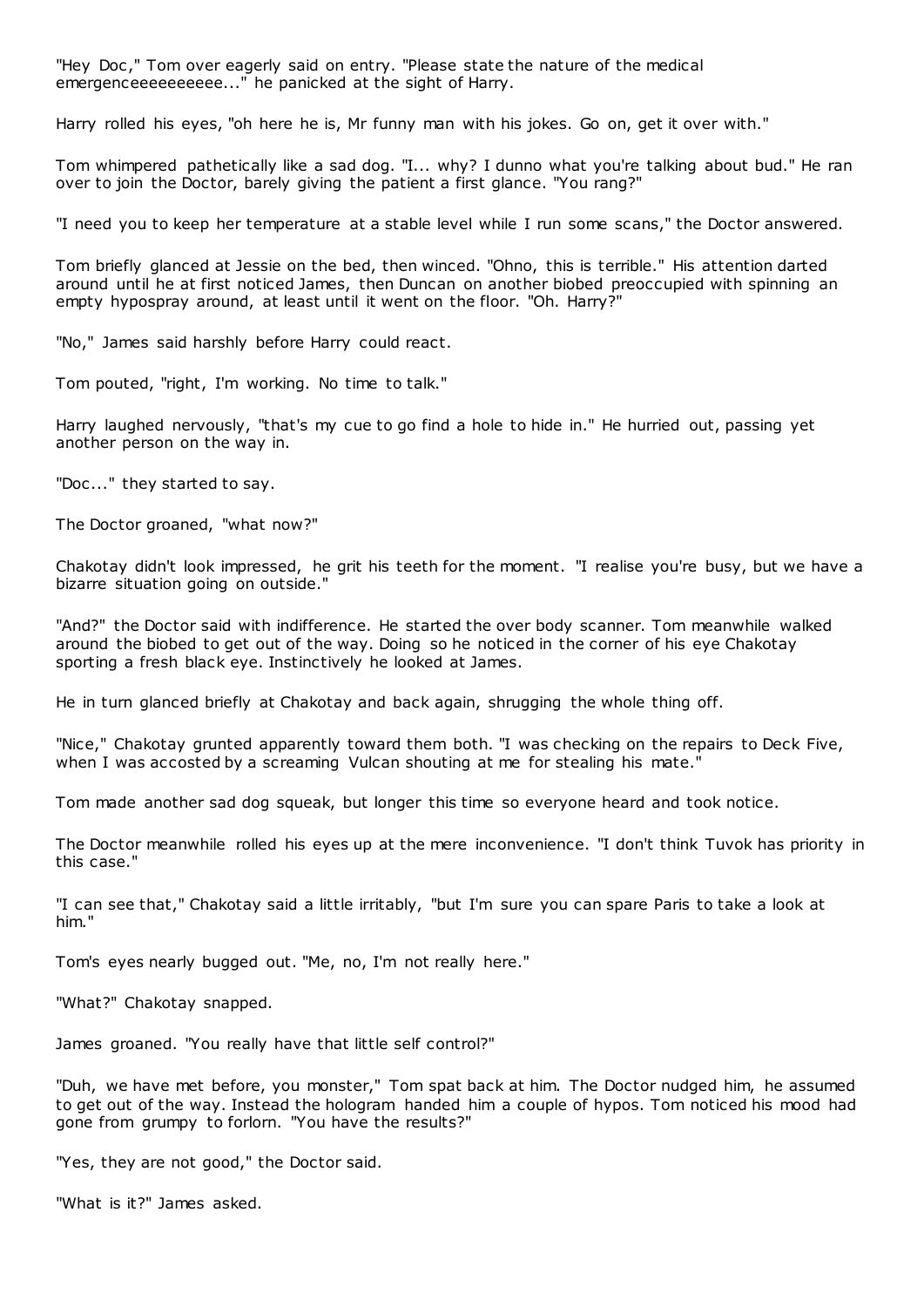The Doctor sighed. "It's her immune system, trying to battle a virus I cannot detect."

James looked confused and annoyed at once, he shook his head. "What?"

Tom peered over at the scanner with a similar expression. "I second that what."

"I'm honestly as baffled as you are," the Doctor begrudgingly admitted. "I can't find what is causing the symptoms, other than the occasional high fever. Anymore like that and it could prove problematic , but until now its been keeping whatever it is at bay. Now..."

"So what are you saying?" James asked.

The Doctor looked down sullenly. "Rapid dehydration, the temperature drops weakening the heart rate, blood cell count. I'd estimate she has no more than twenty four hours to live."

"That can't be possible, it doesn't make any sense," James stuttered.

Tom squinted at the scanner. "Good god, it's like she's already conked it. The rigidy in the limbs, cell degradation. Neural activity is pretty much nil, but what else is..." he started to laugh until he realised it, "happening? You know, to cause it. I..." James and the Doctor stared at him in contempt. "On another topic I'm gonna take my son for a walk, a long one."

"Mr Paris," the Doctor warned before he took a step. Tom sighed pathetically and remained where he was. "As eloquently as he described it, he's not wrong. This virus, pathogen, or whatever it is seems to be disrupting certain signals to and from the brain."

James frowned and looked away, head shaking. "Okay, so you do know why it's happening." His attention re-focused on the Doctor, "can't we put her into stasis, freeze it in its path."

"I wouldn't recommend it. It's likely it will only make things worse," the Doctor replied.

Tom sighed in relief, earning a couple of confused stares. "You said her immune system was giving her the high temps. I know it's risky, but it's better than the alternative, right?"

"I..." the Doctor sounded annoyed for a moment, then relented, "perhaps."

"What?" James cut in.

"Even the nanoprobes still in her system have been unable to deter whatever this is. Short of keeping her sedated, I'm running out of options," the Doctor said.

James glanced between him and Tom a few times, his face turning pale. "But, you can't let her die," he managed to say through a frog in his throat.

"I don't do that," the Doctor tried to say with optimism. It didn't do anything to the atmosphere in the room. He retreated back into the scanner results, tapping away occasionally.

Tom cleared his throat as he walked off to one side towards the medical tray. "Don't flip out just yet. The Doc's good but he might need some pestering."

"I'll leave that to you, I have someone to talk to," James said.

"But, what about?" Tom asked.

"I need someone to vent my anger on, unless you want to be that somebody," James replied.

"No, go ahead," Tom said quickly.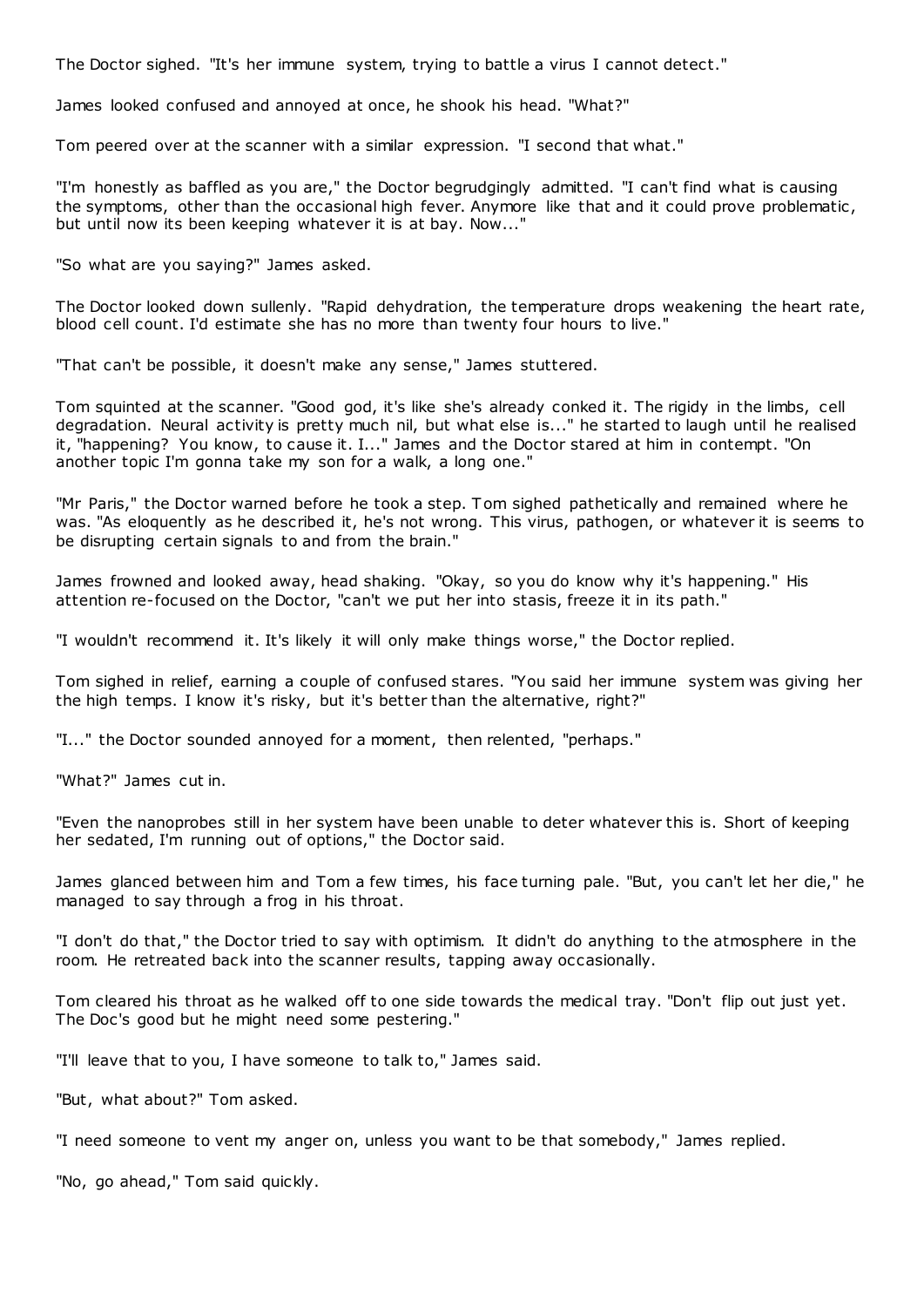## **The Mess Hall:**

Tani was sitting on her own at a table near one of the doors. James came in and he headed over to Tani's table. He sat down opposite her.

"So, how's the Mrs?" Tani asked in a huffy voice.

"Dying, no thanks to you," James replied.

Tani looked up in shock. "Me? I didn't do anything!" she grumbled.

"Yeah right," James mumbled.

"We were only arguing, then she collapsed. The Doc said that she just collapsed because of that temperature rise and lowing thing. I doubt that could kill her," Tani stammered.

"So how did she get infected with a virus?" James said.

Tani's eyebrow raised. "Virus? I didn't hear anything about a virus."

"Then how did she get it?" James asked.

"Look, I know I don't like her, but that doesn't mean I'd infect her with a killer virus. I'm not a murderer, unlike a certain somebody," Tani replied.

James bitterly chuckled, "so you think I did it because I've killed before?"

"No, I was just pointing out who's the murderer around here," Tani grumpily replied.

"Yeah, so why do you keep bothering me again?" James said with narrowing eyes.

Tani pretended to think about it, pouted and shrugged. "I'm 18, you're hot, I like bad guys, sue me."

James rolled his eyes to the left, "maybe I should." Tani made a little huff sound, her lip curled. He didn't notice while his mind wandered. "Tired, like death, can't detect it." Tani eyed him curiously at the same time he looked back in her general direction, "I wonder if she caught this virus while on the planet."

"Probably," Tani murmured. "Nothing to do with me. Where's my apology?"

"What were you even doing when this happened?" James asked, eyes narrowing slightly.

Tani didn't seem to notice, she gave him a smile. "Having a... friendly chat."

"Right," James pretended to laugh, "try again."

Tani groaned almost like she was disappointed, "really? I didn't do anything. She baits me that's all. She had her chance, ruined it and she gets another. Meanwhile little Tani here gets nothing but abuse."

James frowned at her while he clenched his left hand. "Abuse? You follow me around, spread untrue rumours, kissed me when I clearly didn't want it."

Tani gasped in offense, "you did, if you didn't you would have, could have stopped..."

"Stop," James tiredly groaned.

"No. I liked you, but you'd never give me the time of day. I tried and tried," Tani whined.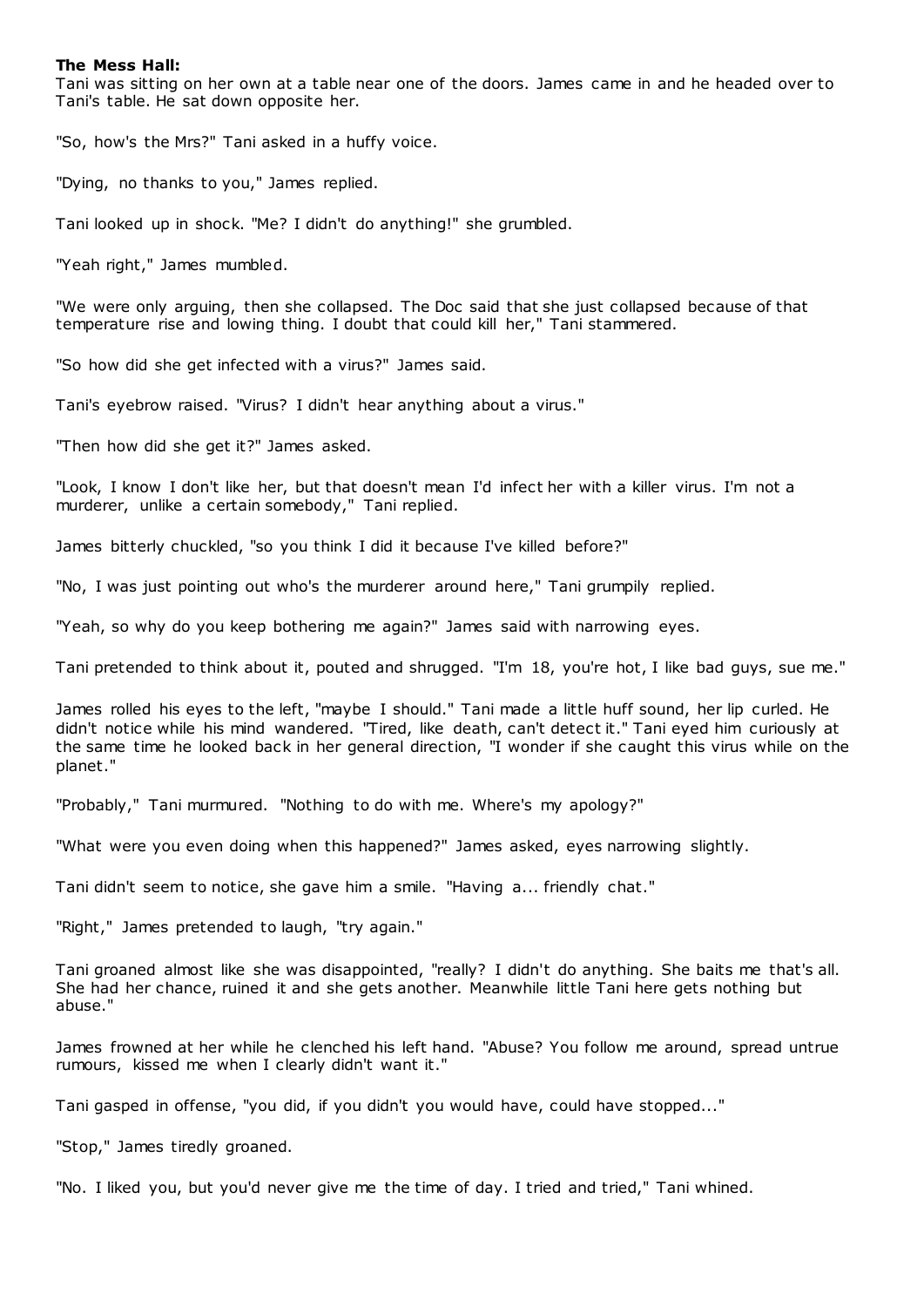James sighed, "take the hint." Tani stared with a blank look on her face, it poked a few of his nerves. "I've never liked you. Accept it and move on, grow up."

Tani scowled, then leaned across the table. James internally flinched but sat his ground, staring firmly back. "What happened to you?" she hissed. "You used to be so nice and meek around women."

"Passive you mean? I suppose that'd make it easier for you. Too bad," James bitterly said back.

"So instead you decide to be hurtful, rude. To a teenaged girl. Wow, what a nice guy," Tani said with an uppity tone.

James laughed genuinely for a moment. "I never said I was. The sooner you learn that you can't say or do what you want without any consequences, the better so cut out the guilt trip."

Tani slammed both of her hands onto the table, getting the attention of anyone else in the room who weren't already eavesdropping. "I'm not some dumb little kid. That's the problem. You'd rather play it safe with *her*, than give me a chance so you spin this I'm too young for you. I'm not, I'm old enough. Please, give me a...

"For god's sake," James muttered while starting to shake from building anger. He took a deep breath before speaking again, "no. It'll always be no."

"Why?" Tani huffed pathetically. "Because of her? She'll be dead soon anyway."

James shuddered while clenching his jaw. It did nothing for him. "Tell you what. I'll make this so much easier for you."

Tani was about to reply, beg again but James reached his left hand forward to give her a quick slap in the face. It looked like he made little effort, still she recoiled from it so much she nearly slid out of her chair.

Gasps echoed around the room as he walked away. The silence afterwards felt tense.

Neelix made the first move and hurried over to check on the girl clutching her sore cheek, a tear dribbling down from the eye above. "Are you..." she shook her head and whimpered. "Neelix to Sickbay."

*"Unless this is urgent, I'm extremely busy. What is it?"*

"It's awful," Neelix stuttered while patting Tani's shoulder awkwardly. "James, he slapped Tani, the poor thing."

He was surprised that the first response he got was what sounded like Tom sniggering quietly. The Doctor's voice groaned*, "I see. Bring her here and Mr Paris can see to her. Stop that."*

*"What? It's about time,"* Tom's voice said.

Neelix looked dismayed, he glanced around at the audience. He noticed some avert their eyes as soon as he did. "She's a teenaged girl, he's..."

*"Been molested by her a few times. I'm surprised he didn't do it sooner* ," Tom's voice said. Tani flinched and looked down at her lap.

*"Mr Paris!"* the Doctor's voice snapped. *"On second thoughts, he might come back here. Mr Paris will come to you."*

Tani shook her head, "no. Forget it. I'm fine." She brushed Neelix away and got up.

Neelix looked on helplessly as she walked away in a different direction mumbling to herself. It also didn't help when he turned around he saw another problem walking in, directly towards him.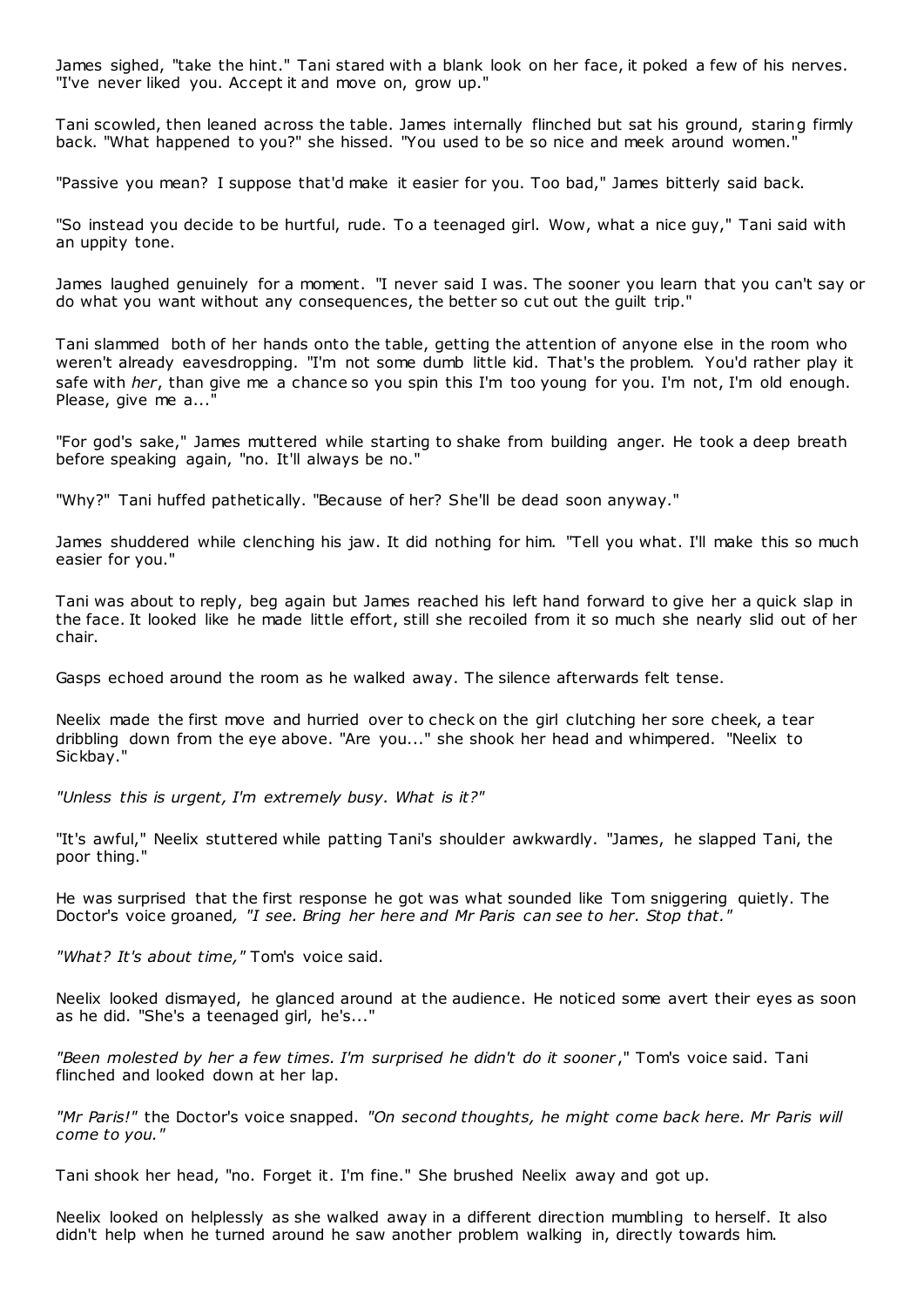"I'm flattered, but no thanks Mr Vulcan," he said.

Tuvok stared at him in disgust. "Please, I have standards. I just thought I should arrest you for food poisoning."

Neelix gasped, "Mr Vulcan! I would never..."

Tuvok's eyes drifted to one side, "then why is Stuart passed out just outside, looking like he's ate one of your broths?"

"What?" Neelix said, confused and a little conflicted. "He didn't eat anything, but that reminds me, I should report..."

"Uh huh," Tuvok said as his eyes wandered to a table in the corner. "I propped him up so he wouldn't gag on his own vomit. At least it's a suitable warning to anyone coming in as to what to expect here. Excuse me." He hurried off.

*"Excuse me. What was that?"* the Doctor's voice said.

Neelix glanced between Tuvok and the door he came through, frantic with worry. "Um, you deal with that, I gotta..." he followed in a hurry. By the time he got to the table, Tuvok was already sat down with some bemused women.

"I hear light colours are in. Logically if I am to attract a mate, I will need some advice on my appearance," Tuvok said. He handed a PADD to the group which made their eves bug out. "I altered my file photo, which one do you think suits me best?"

Neelix turned on his heel and hurried back the way he came, then to the exit. "I'll beam him to Sickbay. Standby."

# **Sickbay:**

Kathryn and Tuvok walked in. Everyone tried to ignore the fact that Tuvok was wearing a blonde toupee and very light foundation, which looked more like he threw talc powder in his face. Especially Tom, who had to squeeze his bottom lip between his teeth and clench his own forearms to stop himself from saying anything.

"Report Doctor, and quickly," Kathryn said barely through gritted teeth.

The Doctor stepped through a forcefield to approach them, carefully only making eye contact with Tuvok. He thankfully missed him pull out a mirror from his pocket to check himself out.

"I don't think it's compatible with Vulcans, or the sample was contaminated from the previous test. It at least warranted further testing before..." he said.

Kathryn growled loudly, "not that, you said they were dying."

"Right," the Doctor said in distaste. "First Rex was brought in, and now Stuart is showing similar symptoms. I've ran all the tests I have in my database, but I cannot find the cause of this disease."

Kathryn eyed over his shoulder briefly. "Is it contagious?"

The Doctor sighed. "It doesn't seem to be, not in a conventional sense. Airborne, we'd have more victims. Same with the kind spread by germs, poor hygiene. There were no injuries, bites that could've infected them. It doesn't help that I can't see it to know for sure."

"It got Jessie first, then..." Kathryn mused aloud, her eyes widening a little in worry. "Have you brought Morgan and Craig in for a scan?"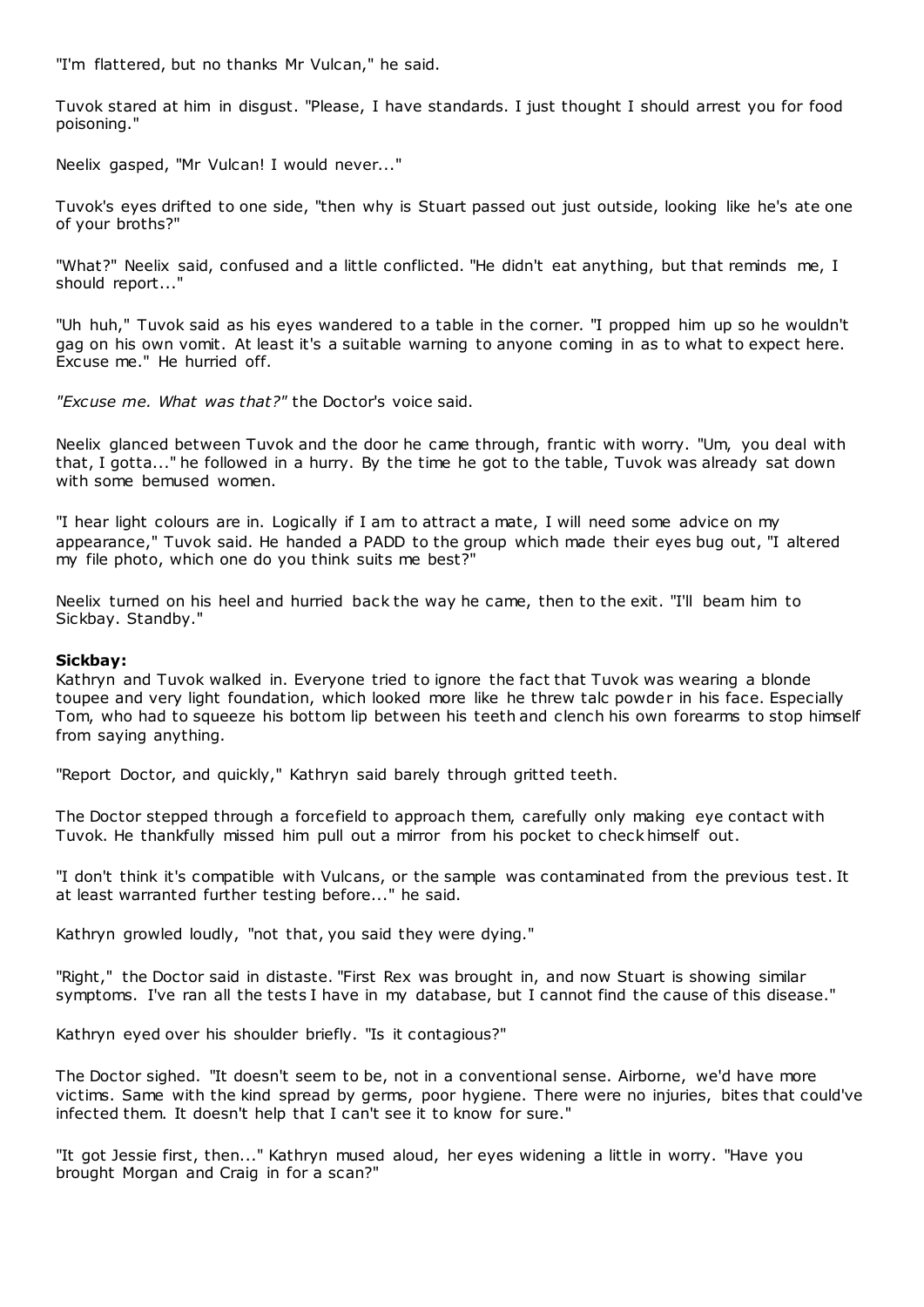"That thought occurred to me as well. I asked Mr Williams to pay them a visit. So far he's sent Anderson's results, and I see nothing wrong with him," the Doctor answered. Tom hurried over with a PADD to give to him.

"But James was fine too until he wasn't," Kathryn said while the Doctor read the PADD.

"Not exactly. I observed their group's song and dance routine yesterday with much scrutiny," the Doctor said.

Kathryn's eyes narrowed, one eyebrow slid up. "Why?"

"I like music, and clearly they don't," the Doctor replied casually. Tom squeaked while pulling a pet lip, he shuffled away. "Rex and Stuart showed clear signs of fatigue, which at first I attributed to their experience during that awaymission, but now I see it as the red flag it was."

Tuvok also raised an eyebrow, for a moment he looked like himself, except for the white powder. "Also Jessie has been unusually unfashionable lately."

Kathryn pointed a wide eyed frown at him sharply. When she returned to looking toward the Doctor her eyes were partly rolled. "Anyway!"

Tom inadvertently came to the rescue, "yeah um, Morgan's fine too." The Doctor glared, annoyed he didn't get to share the news.

"So," Kathryn exhaled impatiently, "the whole awayteam isn't infected, but it doesn't mean the trip isn't the cause."

"Indeed," the Doctor said with a nod. "The only kind of infection I haven't ruled out, since that requires talking to them, and without Paris around..."

Tom's jaw dropped, "hey, what do you mean..." His shock quickly evaporated int o immature sniggers. "Oh. Nice."

Kathryn's face hardened while pointing in his direction, "what *does* that mean? Really?"

"I have a theory. Morgan told me on their return that Rex had been subjected to, how can I put it, unwanted advances by the fella who captured her," the Doctor said.

Kathryn blinked furiously. "Wait a minute," she spat, taking advantage of the brief pause.

"Oh, I was close," Tom moaned.

The Doctor rolled his eyes, opting to ignore him. "I've tried to keep an open mind about this, but the story doesn't make it easy. If I take it as fact, the assaulter was a 3000 year old reanimated corpse, who was already rapidly decomposing again during said act."

"Yikes," Tom stuttered before walking off, shuddering in revulsion.

Tuvok shook his head, "I agree with that sentiment."

Kathryn shuddered briefly herself. "Yes, okay. So you think he spread some old illness to her, and or a new one caused by his reanimation? And how does that explain James?" Tom snorted to himself, noticed he was heard and scurried off to the nearest biobed.

"The Maji man, Arden, called it the Kiss of Death. I didn't ask for details since it seemed frivolous to me, it sounds self-explanatory from the name," the Doctor said. Kathryn tapped her foot impatiently. "Stuart was to be next for this, via the other ex-corpse. However he fought back before she could."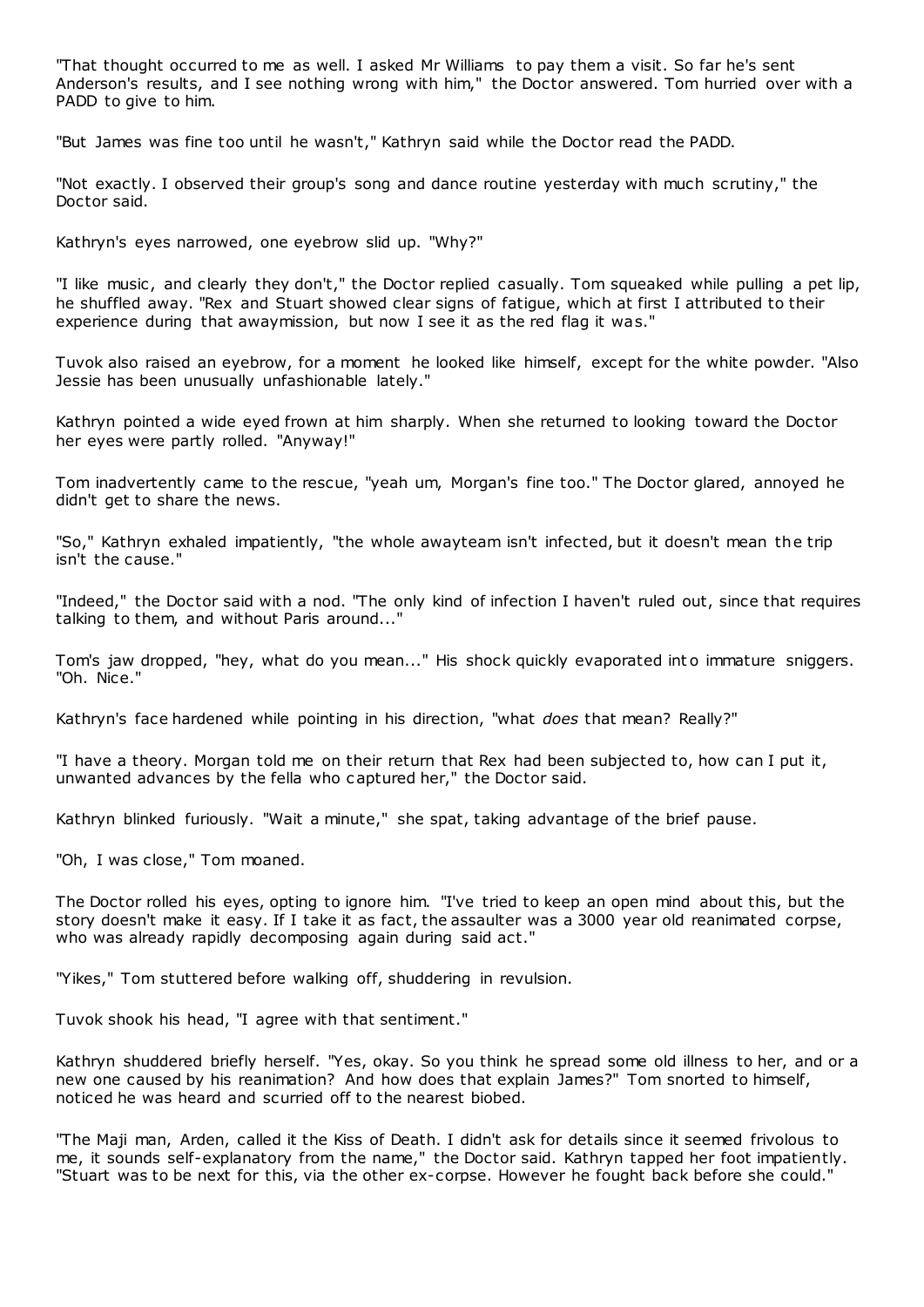"Again, how did James get infected too?" Kathryn asked. Tom couldn't help but laugh obnoxiously. Kathryn made a mental note to gag him later. "It's also possible that mere exposure to these two, or any kind of contact, infected them. Are you sure about Morgan?"

Tuvok made a little hmm sound, "there is one way to know for sure. It'd take a few hours to return to the planet Thairo at maximum warp. Perhaps this Arden might be able to help, or at least give some insight."

Kathryn glared at Tom for some unknown reason. He tried to avert his eyes, even thought he could still feel it. "Who the hell was driving this bucket over the last week, a slug?"

"You're welcome," Tom said very high pitched.

"Apparently so," Kathryn muttered. "Very well. I'll tell the bridge to change our course. In the meantime double no, triple check my daughter. I don't buy this kiss theory you have."

The Doctor frowned. "Why not? Do you have any idea how unhygienic mouths can be?" Tom opened his mouth to speak but thought better of it. Only Tuvok noticed, he shook his head like a disapproving teacher.

"Oh yes, because that was the most out there part of your zombies force themselves on people ritual theory," Kathryn hissed. She stomped out, shaking her head in disbelief.

Tuvok shrugged before following her, then started scratching at his bad toupee.

# **The Bridge:**

"And then I said *you hitting on the wrong woman*," Craig said right behind Tom, leaning on his chair. He started thrusting his fist near his face, "so then I gave him a bit of this, and he was like *no, have mercy."*

Tom had gritted his teeth so much everyone on the bridge could hear it. "Please... stop..."

Craig laughed as he patted him on the shoulder. "Sure. Did I tell you about the song I was gonna pitch for our band? You're gonna love it."

Chakotay meanwhile leaned across to address Kathryn, who he thought at first was sneaking a quick nap in between coffee sips. "Are you going to stop this?"

"Why, it's not my turn yet," Kathryn replied as her hand pat a little bag of coffee on her lap he somehow didn't see till then. Chakotay frowned until he read the label, then he smiled mischievously. She joined him.

Tom hit a part of his console, grinning in glee, "we're here. Maji space. Thairo just ahead."

"Captain, two Maji ships are heading towards us," Harry reported while repressing a smirk. "They're hailing."

"Put them on screen," Kathryn ordered. The viewscreen changed to show the interior of the lead Maji ship.

"Captain, we weren't expecting you back," Arden said.

"Two members of our crew are infected with a virus we believe they picked up at Thairo, we hoped that you may know something about it," Kathryn said.

"Are they the two who were Unu and Iinan's reincarnations?" Arden asked.

"Yes," Kathryn replied.

"Can I come aboard to examine them for myself?" Arden asked.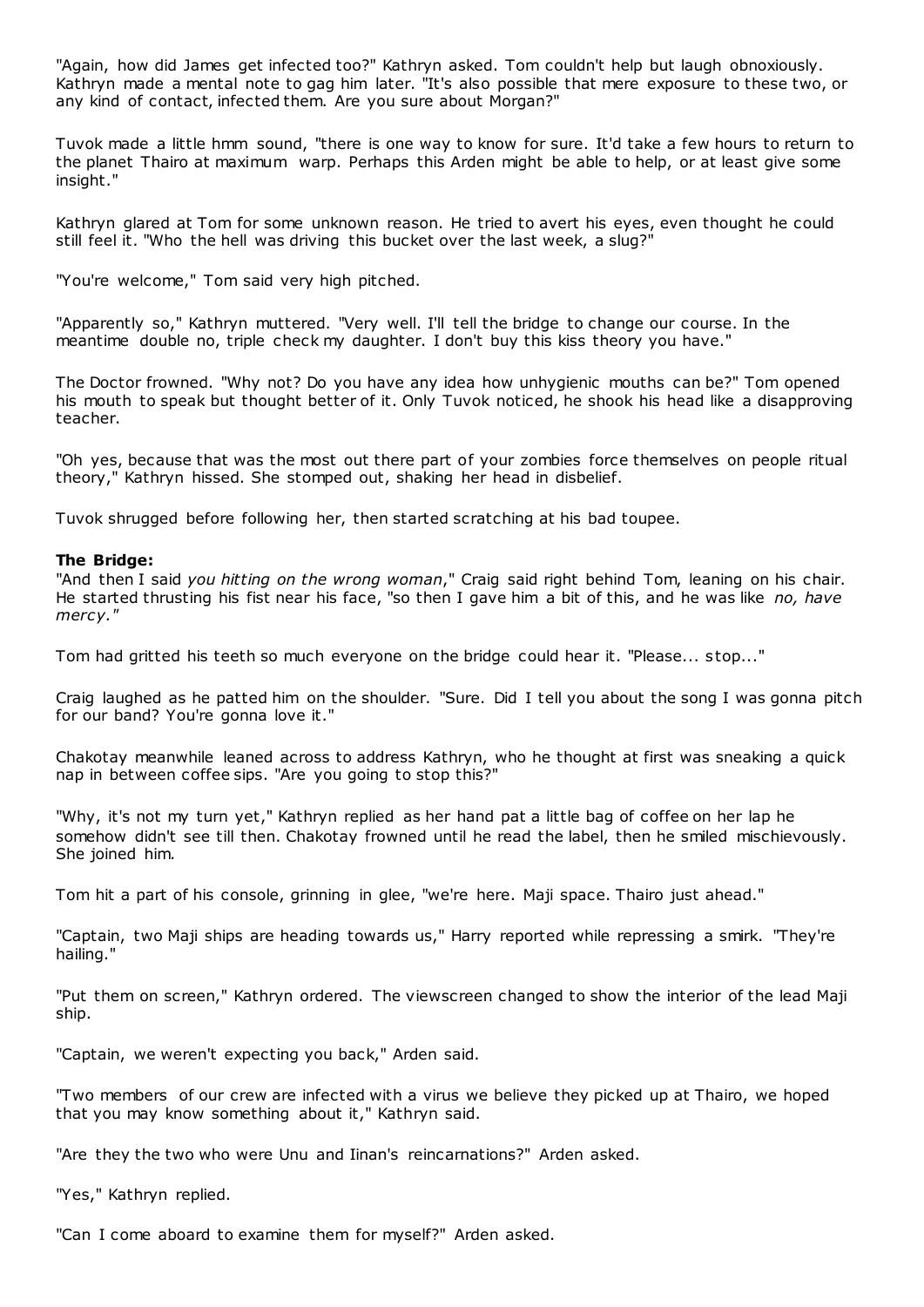"Yes, I'll meet you in our transporter room," Kathryn replied. Arden nodded, the viewscreen changed back to view the ships. Kathryn headed towards the turbolift and she stepped inside.

"I still don't see why we don't just beam him directly to Sickbay, it would save time," Craig said.

Tom muttered something under his breath. Harry noticed and a glint appeared in his eye, "why stop there? Next time we beam the Flyer everywhere. It'd save time and fuel." Tom's face turned into an angry, grumbling picture. Neither Harry or Craig had to see it to know he was doing it.

Kathryn hurried back onto the bridge, back to her chair, snatched the bag she left and ran back the way she came. Chakotay sighed, not because of that, she'd left the mug on the armrest.

#### **Sickbay:**

Arden finished scanning Jessie and he walked back over to the Doctor, Kathryn and Lee.

"Just as I suspected. They're both showing signs of the Kiss of Death," Arden said.

Everyone heard a loud rustling. The Doctor instinctively blamed it on Lee but for once he was not eating. Then he heard a crunch coming from Kathryn's direction. Despite her standing there with brown coffee crumbs all over her mouth, holding the open bag of coffee, she gave him a dirty accusing look.

"Um right," the Doctor shook it off, and turned to a similarly confused Arden. "We were told that only Jessie had this performed on her. How did James get it too?"

"That is curious," Arden said. "Iinan and Unu would have to pass this onto each other's reincarnations, to create a similar link between them. It's said that should one fail, the other's hold on them would deteriorate. Neither should have it. The only way I can determine, is that it lay dormant instead and was passed on through Jessie to James."

Tom chose that moment to walk into Sickbay. "Did I miss anything juicy?"

"No," everyone replied at once.

Kathryn glared at him, encouraging him to leave them be again and check on the patients. The stain around her mouth only made it even more painful for him.

"I take it a kiss is the only means of transferring this virus?" the Doctor asked in a hushed tone. Tom's ear twitched. "Then I was correct, in a way."

"In a way?" Kathryn said with her mouthful. A few more crunches later she swallowed. "You never said anything close to that."

The Doctor resisted a groan for now, to everyone it looked he took a deep breath.

"So says the myth," Arden replied.

"Is there a cure for this illness?" Kathryn asked.

Arden thought about it, straining slightly before answering, "I wouldn't recommend it. We will need to retrieve what remains of Iinan and Unu and perform another ritual. If we fuse their souls back together, it should repair all of the damage done."

Tom stepped forward in a hurry, "what do you mean by their souls back together? You mean Eenie and Uno, or James and Jessie cos that's really twisted..."

Kathryn eyed him coldly, not that he noticed yet. She pretended to scoop some of the bags contents into her mouth and chew with it open. "Mmm, chewy." Tom whimpered and returned to where he was.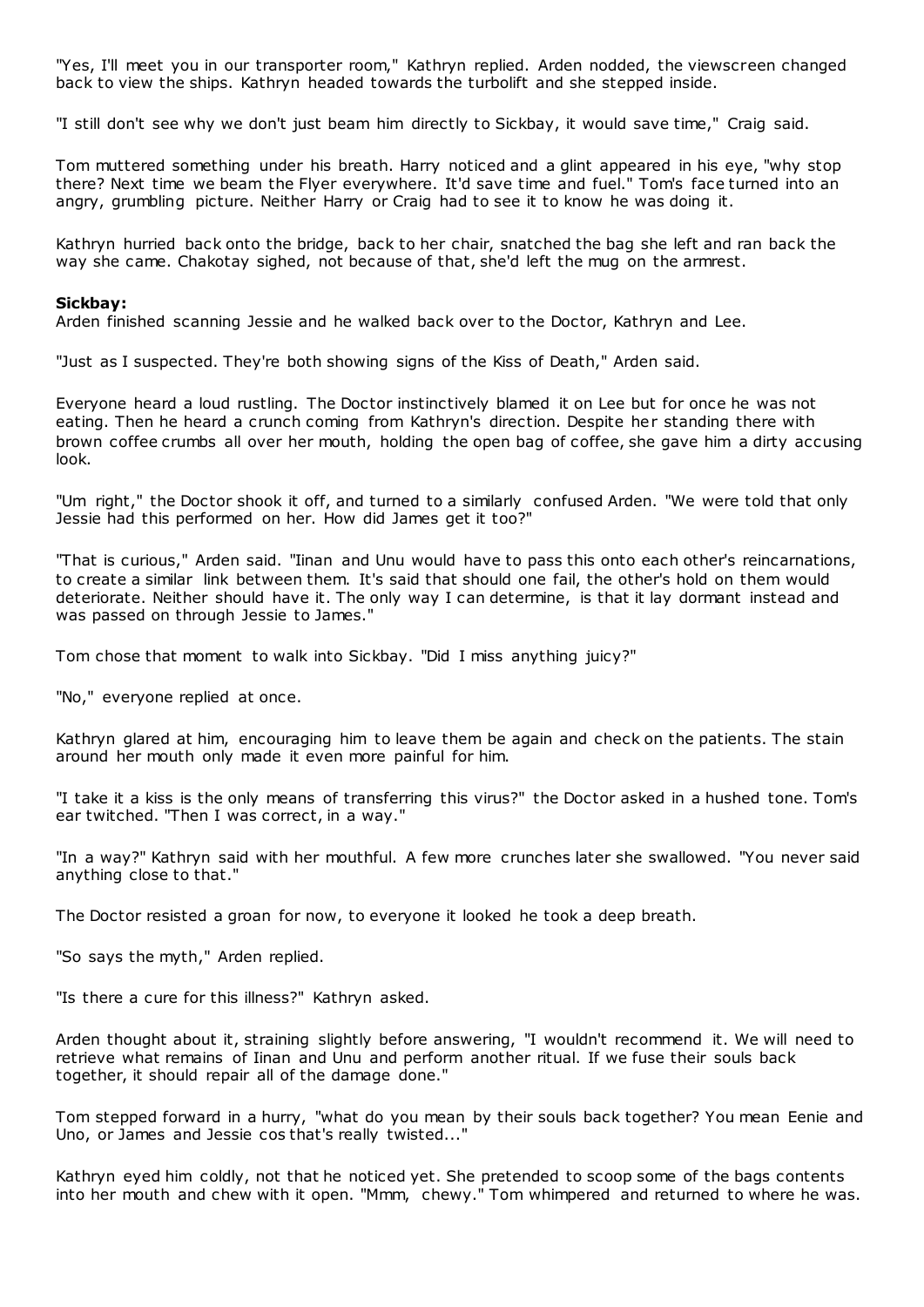"Not exactly. Iinan and Unu's souls were fragmented during their death, parts left behind. What didn't reincarnated into your people. The ritual works like the Kiss of Death, it merges the broken souls back to one," Arden replied.

"Wait, what does that mean for James and Jessie? Will they inherit certain traits from..." Kathryn said, she cringed and stalled, "the two dead guys."

Arden seemed shocked at the thought, he shook his head fast. "Ohno, it doesn't work that way. Once Iinan and Unu are merged with them, their essence will be wiped clean, erased. For your crew , it'll repair the damage and that is all."

The Doctor started to laugh bitterly. "I naively thought it couldn't get any worse after serial killer ghosts. Perhaps we should consider replacing the shields with garlic or holy water."

"You were the one who suggested it would be this kiss ritual," Kathryn said, once more giving him a dirty glance.

The Doctor shook his head over and over, waving his hands in front of his waist, "no, not like this. I believe someone tried to do a ritual on them, and that ritual c aused the illness, like passing on a cold. After that..."

"I understand your skepticism. If it helps, we can use your analogy from now on," Arden said politely. "To cure them we will need the instructions that'll be in the book they used, and the suggested ingredients for the *medicine*."

"You mean those books my team found and returned to you?" Kathryn asked in between quick coffee shovelling. Arden winced when he saw what looked like peanuts mixed in with the coffee.

"Yes," he answered once she stopped crunching. "My entourage brought both at my request. The problem is the language used in the books is ancient, undecipherable even to my people. It'll be difficult to find the right passage."

"Oh boy," Lee decided to pipe up.

Arden looked apologetic. "Exactly. Somehow your daughter was able to decipher the right passage before. We should consult her."

Kathryn's forehead started to throb. She pressed two fingers against the source of it, and with her other hand dug into a probably second one. "Morgan didn't say anything about understanding some alien language."

"She knew which passage to read to destroy them," Arden sounded confused. Kathryn's cold stare froze his insides. "She's not Borg? Did I misunderstand?"

"Just a tad. Why would the Borg know or care about your ancient language?" Kathryn snapped.

Arden thought it over, then nodded. "It was merely a theory. I have others. It can't hurt to ask her, right?"

"Ok fine, say she can. We grave rob, then what?" Kathryn muttered.

"That's the thing, from what I saw the two were vaporised into dust. It won't be an easy task to find them. The tunnels are a maze, only partially mapped by one of your team members," Arden answered, gesturing his head towards the patients. "If we can accomplish all that, the rest should be relatively simple."

"In comparison, quantum physics is simple," Tom mumbled to himself.

Kathryn overheard. "Tom?" He jumped out of his skin, then looked at her expecting a glare. Instead he got a smile. "You will lead one of the teams to the surface. Hop to it."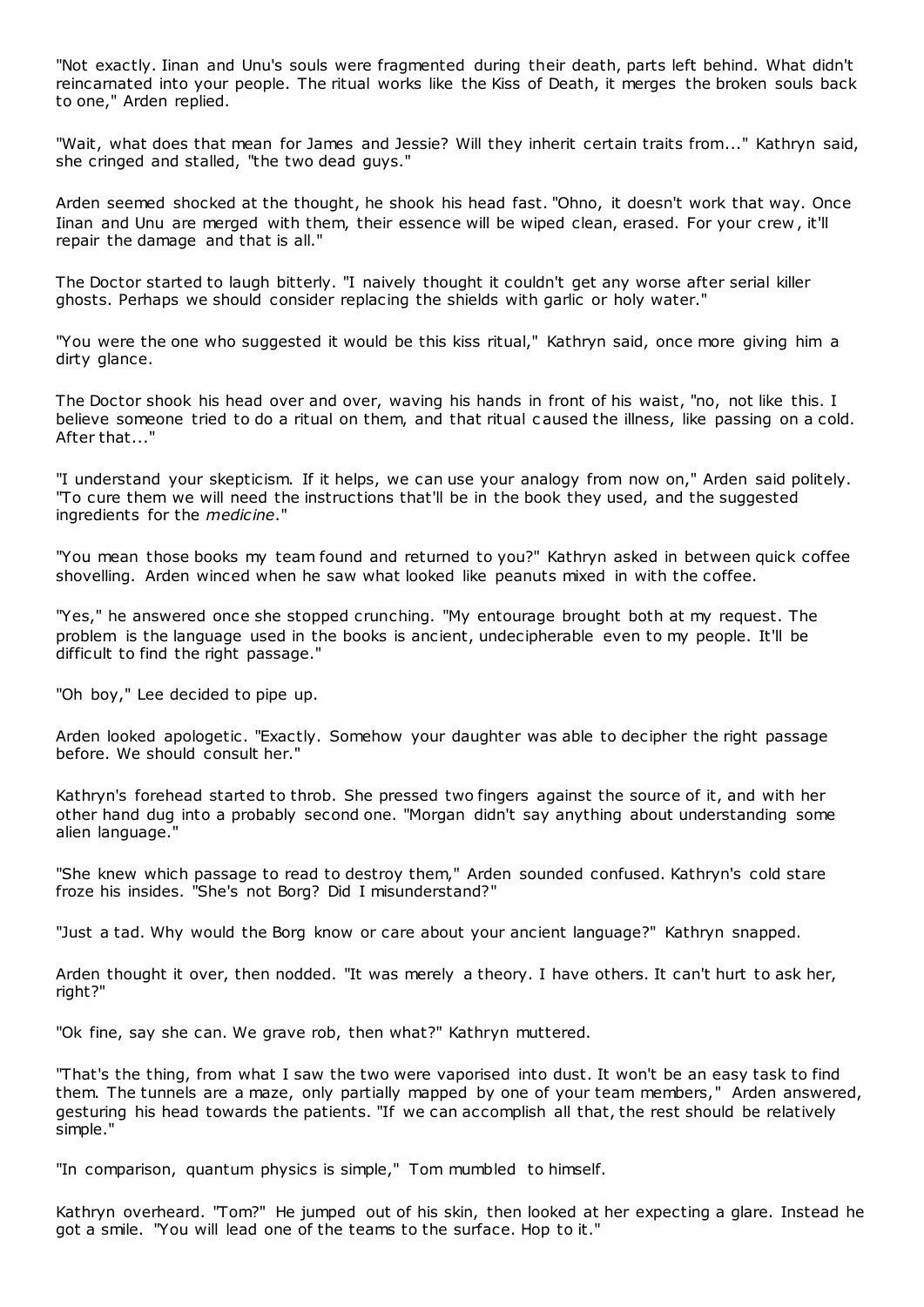Tom turned very, very pale. The Doctor was worried he'd been infected too. "I will? Yes of course I will."

"Good. Lets get to work," Kathryn said.

A team of four materialised inside the ancient stone city. Morgan peered around while Arden lead the way towards one of the larger structures.

Morgan was the first to notice the entrance had caved in, she ran over stammering, "crap."

"What is it?" the Doctor asked on approach.

"We didn't map from any other entrance. If we can't get through here, we'll get lost," Morgan answered.

"Maybe our phasers can help," Chakotay suggested.

"No, if you do that the rocks may collapse on us," Arden said.

"Do you mean we have to move them by hand?" Morgan groaned.

"That seems to be our only option," Arden replied.

Morgan walked closer to the stone and she started picking up some of the stone. Chakotay and Arden tried to help speed things up by grabbing the lighter rocks.

The Doctor hung back, double checking the gear in the bag he brought. Something blue on the ground caught his eye. "Curious." He swung the bag further across his back and knelt down to take a closer look. When it shook ever so slightly he got out a tricorder.

A few miles away inside the other abandoned city's church, Tom was starting to wish Kathryn had gagged him.

Tuvok made a little childish whine, "no I don't think so, it'll scuff my clothes."

"All right Jess," Craig thankfully said before Tom could crack. He gestured towards the back area where he had first encountered Unu, "take Tom with you, use him as a human dust shield." Tom pointed a glare at him, "I'm not going back there."

"Both of us, on a feeling you have?" Tom tried to say calmly.

Craig smiled a little too smugly for his liking, "you're right. We'll stay here and loot the shelves." Before Tom could argue, he hurried over to the left side of the alter to rummage through wall high shelves of mostly broken and dusty trinkets.

Tuvok seemed a little disappointed. "It's a shame. I was hoping one of t hem could be my replacement. I fancy a change of scenery, easier and cleaner." He wiped his shoulder to prove a point. "I am excellent at making coffee."

Tom frowned at him, "you mean like a Captain's assistant?"

"What a fascinating idea. Once I've mated, I will consider applying," Tuvok said casually, walking off to join Craig.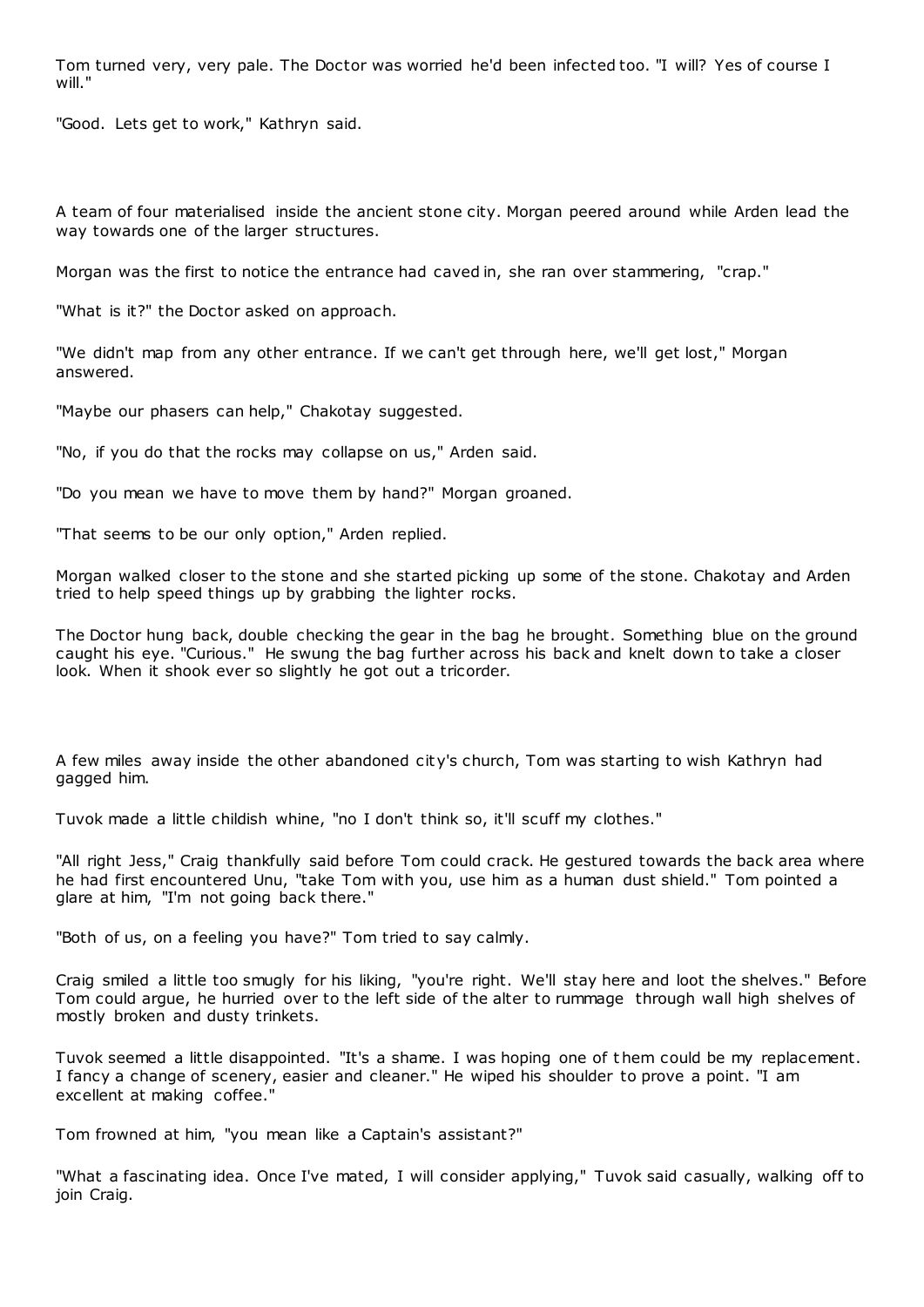"Um, creepier than this old church. Of course," Tom mumbled. He suddenly had no concern about leaving both of them to investigate what Craig called the wiggy back rooms on his own. Off he ran to investigate.

No sooner than he left there was an ear piercing scream. Tom assumed it was Tuvok being inappropriate with Craig and so kept going.

"Oh my god, what are you doing!" Morgan screeched.

The Doctor only saw her boot looking like it was about to stamp on his head. He covered the blue gem with a couple legs wiggling out of new cracks with his hands protectively, "no you can't kill it."

"I beg to differ, shift it!" Morgan shouted at him, still hovering on one leg.

"Why? We might need it," the Doctor said.

Arden had arrived to the side of him, his eyes wide with worry. "Is that?" Morgan mumbled an angry yup. "Doctor, it is a flesh eater."

"Nonsense, its physiology shows it doesn't have the capability to do anything but pinch," the Doctor said. As if on cue he felt a pinch on his hand. Even though he couldn't feel pain his eyes fluttered wide anyway. "Huh?"

Arden grabbed him and pulled him back to his feet. Morgan quickly squished the fully hatched bug while it was turning from its back to its feet.

"On its own it can burrow deep into the skin," Arden sighed in relief once he let go of the hologram. "They can summon others using supersonic waves. As a group they are lethal."

Chakotay looked back after moving another rock out the way. "Then we must work quickly," he said, gesturing his hand towards himself. Morgan and Arden rushed over to continue, but Chakotay kept his eye behind him. "Doctor."

"Right, in a moment," the Doctor said. Once Chakotay's attention was back on the entrance, the Doctor crouched down to take a sample of what remained of the bug.

Craig stared blank faced, wondering if he was really just dreaming all of this. Either way, he was not going to interfere with the crazed Vulcan running around in circles in a blind panic .

"They're in my hair, they're in my hair," he cried over and over.

Craig eyed the blonde toupee on the floor, currently a new home for an alien red spider, then up at him again. "I think its..." Tuvok ran off in the direction Tom went before he could finish.

Unaware of this, Tom had reached some dark dingy stairs leading down. He wasn't too sure about going any further since he couldn't see the bottom, so he raised his tricorder for a better look.

The lack of light was making him feel a little dizzy, so he decided to lean against the wall while the scans were running. Then he noticed the wall was uneven, a square the size of a small tile stuck out so neatly it looked to him like a button. He shrugged it off thinking it was dumb, but touched it anyway.

Tuvok ran onto the scene whimpering about legs, when the steps inverted into the ground, turning the staircase into a slide. The pair fell for quite sometime until they were deposited at the bottom with a thud, with of course Tuvok landing directly on top of Tom.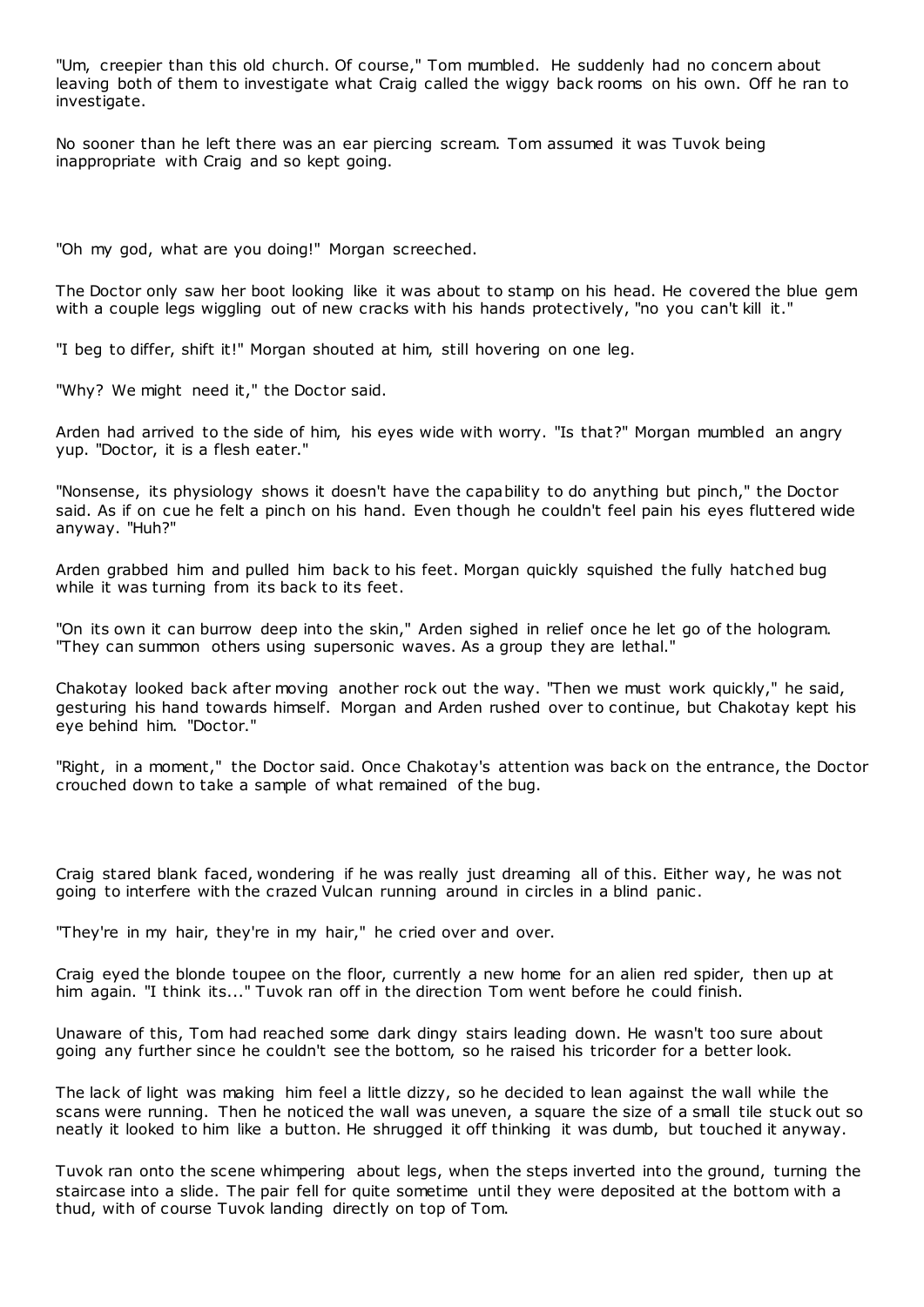"That was fun," Tuvok giggled as he got up. His good mood didn't last when he noticed his whole uniform covered in sand.

He was still trying to bat it off when Tom staggered to his own feet and restarted his scan. "Ooops." He reached around his belt to retrieve a flashlight, Tuvok snatched it from him to his annoyance.

"Thanks," he said politely as he used it to see the state of his uniform better.

"Tom!" Craig's voice echoed from very far above. Tom peered up, knowing he wouldn't be able to see him. "What happened?"

Tom grunted a little, glancing toward Tuvok picking at his hair. "Oh nothing, just another Tuvok is stoned gaff."

"Nice try. I saw you press that button," Tuvok sniped back.

"Button?" Tom pretended to laugh, "this is an ancient city made of rocks."

In the little light they had he still managed to see Tuvok raising an eyebrow. He naively thought that he was back to normal. "Perhaps we should search for ingredients down here. We may find something that'll help us get back up, like a boomstick."

Tom did a double take in his direction, squeaking as he had been doing all day. "You mean a broomstick?" He saw the slightest hint of a nod. He pressed his lips tightly together to avoid saying what was in his head.

Meanwhile the other team were making their way through a narrow damp corridor. Morgan lead the way with her eye half on the map on her tricorder. "Shoot," she mumbled, slowing down.

"What is it now?" the Doctor asked right after bumping his head.

"I just remembered, the only way forward is through a hidden door. I can only vaguely remember where the button was," Morgan replied.

Chakotay gave her a reassuring smile, "it's all right. We have time to figure it out." He peered over at the Doctor, "right?"

"Right," the Doctor said cheerfully. No one knew it was fake until the facade fell to a grumpy sneer, "it's okay, they're only decomposing alive. No hurry."

Chakotay glared at him for it. Morgan though winced and picked up her pace, entering the neares t room. She waited for the others to join her inside before running across to the other side of the chamber.

It started as a discreet vibration only the Doctor noticed. Within seconds the whole team could hear the rumble of what Chakotay thought was a cave in coming from the corridor they came through. Morgan and Arden tensed, the former quickly hovered her hand over the wall, looking for something.

The noise only got louder, Chakotay and the Doctor expected the ceiling to show the same strain and cave in like outside. Instead a swarm of black insects poured out of the narrow doorway, gunning for them.

"Morgan?" Chakotay stammered, as he and the other men ran toward her, away from the swarm.

Morgan tapped on various parts of the wall, sweat starting to bead on her forehead. "Come on, open, open." Nothing happened until the bugs were within a few metres of the team, when her hand pushed in one part of the wall. Her relief was short lived when it only made a groaning sound beneath her. "Oh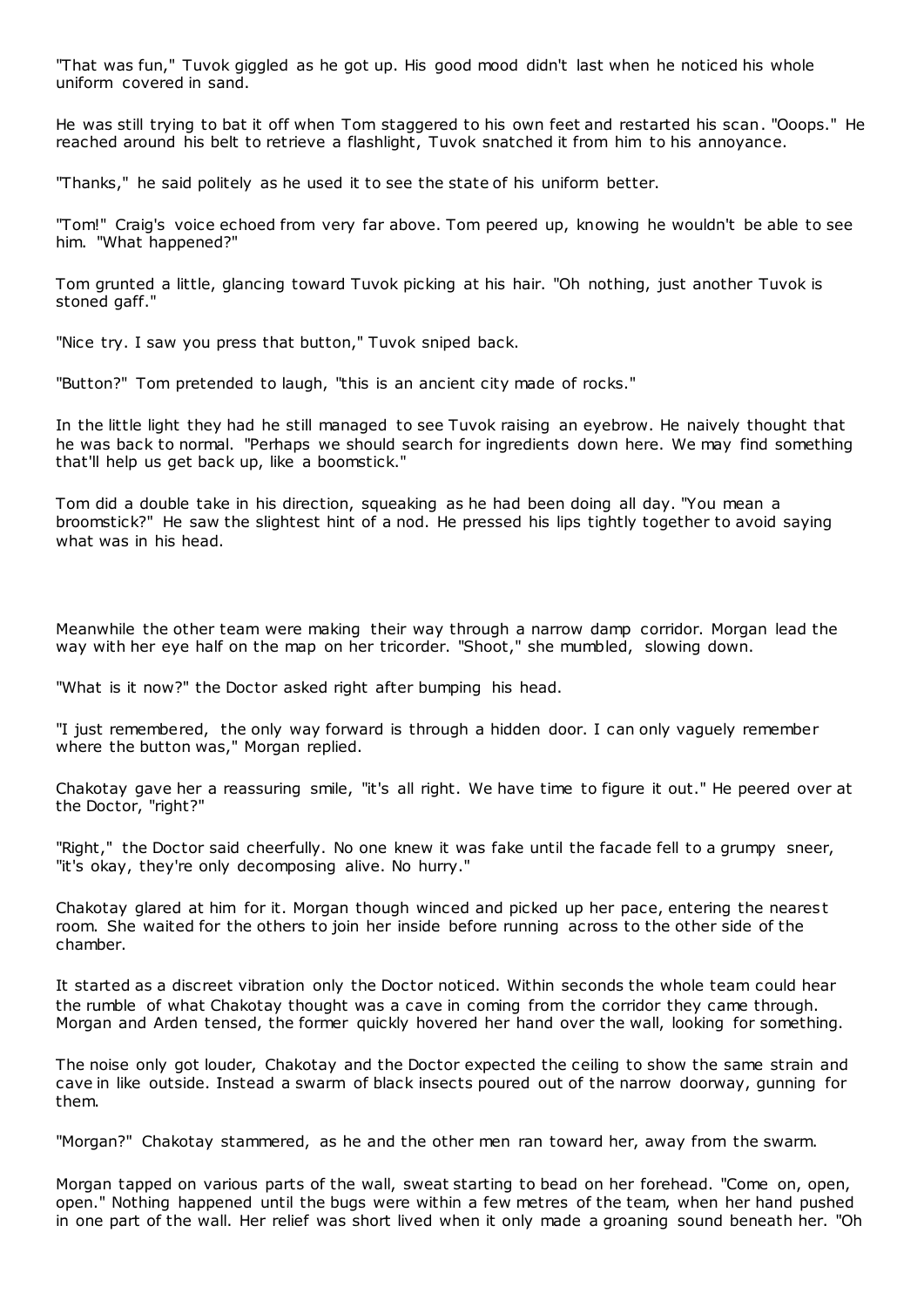come on, that's..." The ground underneath the team crumbled into sand, throwing them a few feet down into a building pile of sand.

While the team tried to recover, the Doctor's eyes were on the hole above them. The swarm had stopped on the cusp of it. As he watched they retreated out of view. "Interesting. They're sentient."

"Who cares," Morgan groaned. She looked over at Arden. He had landed against the wall, so his legs were sticking up in the air, and his weight was resting on his head and shoulders. Morgan got up to give him a hand.

"Where are we?" Chakotay asked as he looked around.

Morgan looked around for her tricorder. Chakotay spotted it half buried in the sand, he reached out to grab it while she walked over. They both peered at the map, Morgan double checked it and an open doorway ahead of her. "No way."

"What?" the Doctor wondered.

"Can I?" Morgan said while at the same time taking the tricorder from her dad. He looked on, bemused as she hurried ahead.

The others followed her into a massive chamber that looked very familiar to her and Arden. She shook her head in disbelief. "This is it, the ceremonial chamber. I must've triggered the long cut the first time down here." The tricorder bleeped, "someone else is here."

Every member of the team quickly armed themselves, but in the Doctor's case the closest thing he had to a weapon was a hypospray. They cautiously walked through the chamber looking for signs of life.

For a while there was nothing. Then the silence was broken by a ghostly voice singing being carried across the stale air. *"I never ever ask where do you go. I never ever ask what do you do."* The voice sounded familiar to them. *"I never ever ask if you'll be mine."*

Another voice groaned in the distance*, "please, stop."*

This one they not only recognised but also could identify. "Tom?" Chakotay said.

*"Don't be shy,"* the other voice continued.

"And?" Morgan said but she didn't really want to know, the cringe on her face was starting to ache.

*"Touch my bum, this is life, oooh!"* the voice sang and giggled.

*"Please kill me,"* Tom's voice begged. That was the moment they saw him in the distance. At least they assumed it was him, since the figure behind him seemed to be twirling around.

Chakotay groaned, "why did Janeway say we should bring him again..."

*"Ooh cheeky cheeky,"* Tuvok laughed as he grasped Tom around the shoulders. He shuddered violently.

"Never mind," Chakotay mumbled. "Ignore them for now. Where were those two when they died?"

Morgan made a painful whine sound as she looked around. He assumed it was because Tuvok was almost caught up to them. "Unu..." she pointed upwards at the dozens of balconies across the inner wall, "was in one of those."

Arden tried to sound optimistic, "I saw where Iinan fell. We'll start there." He lead the way, deeper into the chamber. The Doctor followed with his own tricorder, his other hand digging into the bag to retrieve a jar.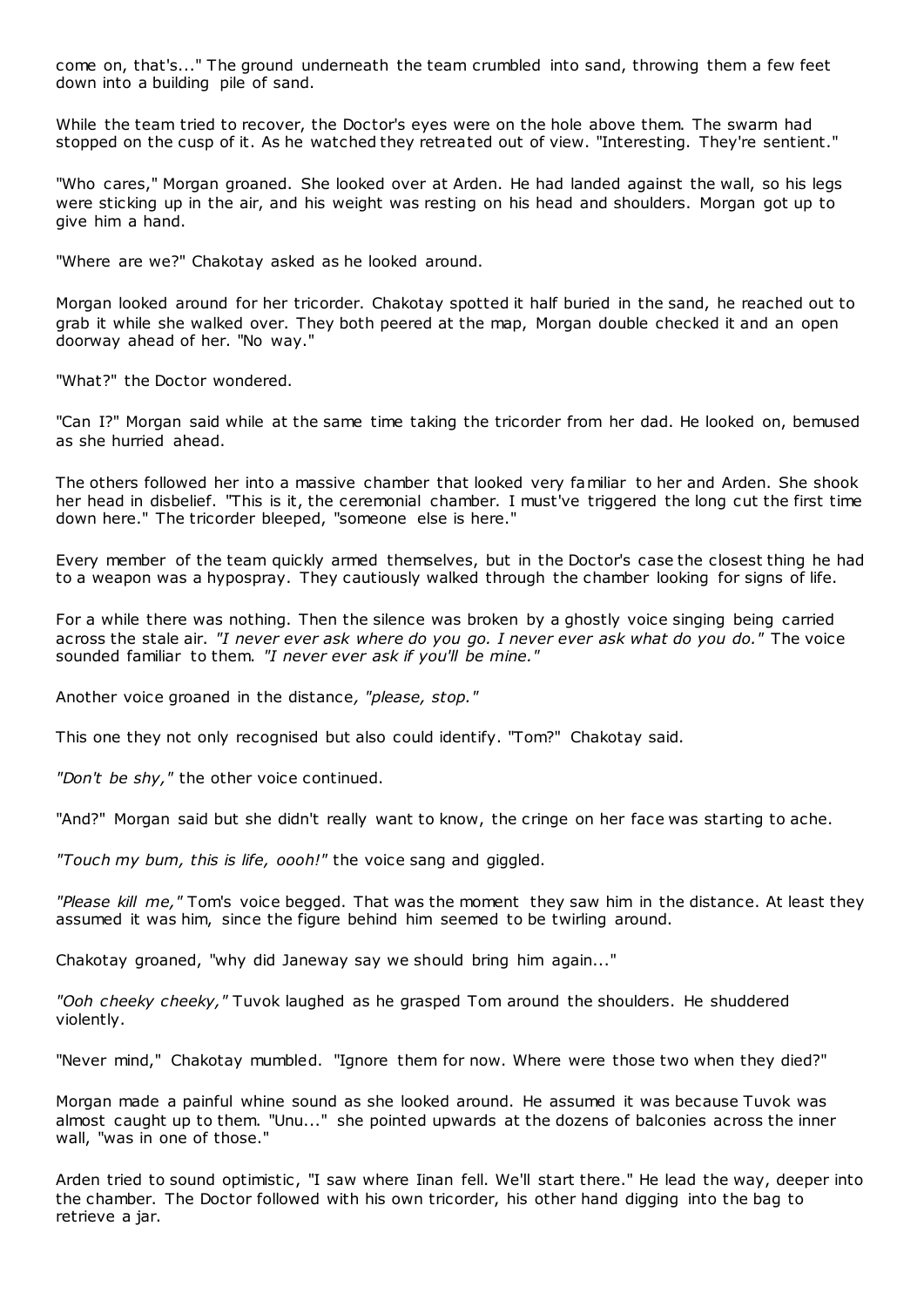*"Voyager to Away Team One. Chakotay?"* Kathryn's voice emanated weakly.

Chakotay tapped his commbadge, "we've found it, standby."

*"You'll have to make it quick. A sand storm is brewing over the city, it came out of nowhere. If it gets any worse, we won't be able to get a stable lock on you."*

Arden stopped, searching the ground for anything distinctive. The Doctor scanned around. His tricorder flared up over a patch of darker sand. "Found it, biological matter."

Chakotay hurried over to him, hinting for the tricorder. "Can we widen the scanning range to find Unu?"

*"Wind strength is increasing. 110 kph and increasing,"* Harry's voice said over static .

The Doctor tensed his jaw while he tapped away on the tricorder settings. "I don't see how." He handed it to Chakotay, "here, I'll collect the remains."

As Chakotay and Morgan rushed off to check the closest corridor leading to a balcony, the ground trembled. The jolt coated the entire air with sand from above, making it more difficult to see and breathe.

"We're deep underground, how bad can it be?" Tom said.

Arden confronted him urgently, "did you find the ingredients for the elixir?"

Tom winced, "we kinda hit a snag."

"*He* hit a button," Tuvok chimed in.

Tom grumbled incoherently. "It's okay, Craig will still be hunting and he's..."

The Doctor stood, staring at the helmsman in contempt, "on the surface, in an ancient building, in the middle of a storm."

A deafening crunch echoed above them. Only Arden dared to look and see cracks growing across the ceiling. "We must leave."

"No shi..." Tom started to splutter, then he looked extra nervous, "shame in running."

"Morgan!" Chakotay's shouting got their brief attention. The cracks above started to give, the shattering noise overwhelmed what anyone said next.

Tom looked over again, then he saw Morgan climbing over a higher balcony than the one Chakotay was in. He had climbed onto the edge as if to climb up and follow her. Another tremor forced him back down.

Rocks started to tumble, smashing into the floor all around the team. Arden pulled Tom with him towards a different corridor to the one they came in, Tuvok and the Doctor ran after them. The former though stopped by the balcony Chakotay was at, about to climb. He grabbed his arm to stop him, if only for a moment as Chakotay snatched it free straight away. They noticed the balcony Morgan was in begin to crack.

"Eeew," they managed to heard Morgan complain in between rumbles, "that's gotta be her."

"Morgan, down now!" Chakotay shouted as loud as he could.

Morgan briefly peered over the side, "what, I can't. Doc , the beaker..." She reached out, hinting. The Doctor quickly rummaged through the bag to get another jar. During a tremor it slipped from his grasp, smashing at his feet. "Doc!" Morgan shouted as the balcony started to slouch.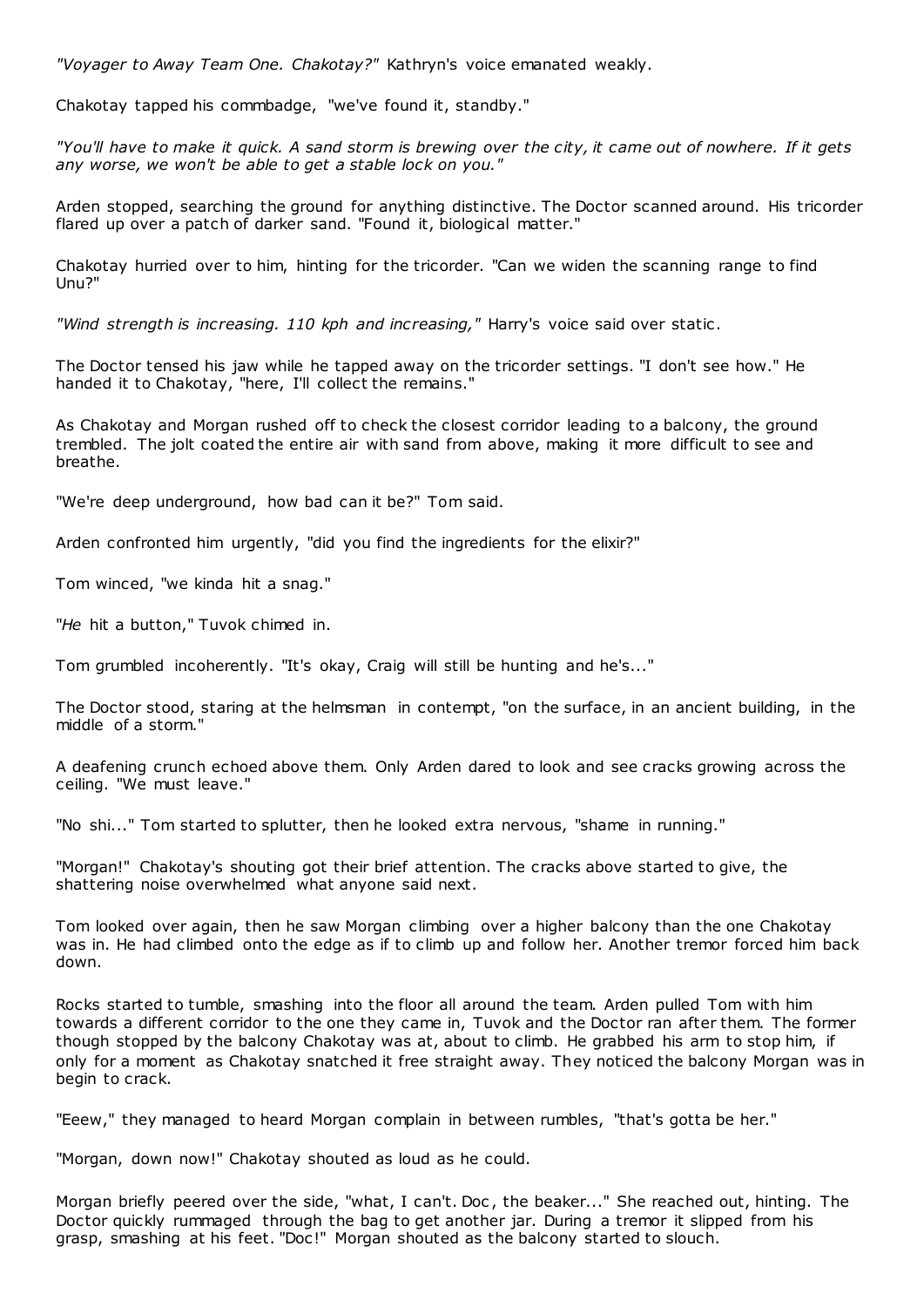The Doctor regretfully took out the jar already three quarters full. He threw that up to her, wincing, expecting the worst. She caught it by the lid, then disappeared back out of view.

*"Chakotay if you don't get our daughter out of there, right now..."* Kathryn's voice snarled until she was cut off.

Morgan climbed over the edge of the balcony as it juddered, about to break clean away from the wall. She let herself drop down from there to the ground. While she landed on her feet, the shaking threw off her balance.

Chakotay and the Doctor hurried down to join her, and help, but she was mostly back on her feet by the time they got there. The three ran as fast as they could, away from the collapsing ceiling.

At the first crossroads they came to, they caught up to the rest of their team waiting for them. They ran for what felt like hours, dodging rocks and sand, until finally the transporters were able to beam them up.

#### **Sickbay:**

When they returned, they were immediately confronted by a very wind swept and sandy looking Craig with a grumpy look on his face. "Did you guys forget me? I thought you were all dead," he stammered, primarily focused on Morgan.

She shook her head and walked around him, carrying the jar over to the console in the middle of the room. Two of Arden's officers stood nearby, looking a bit apprehensively at the two huge, metal books on top of a spare biobed. Morgan didn't notice their expressions and hinted for them. They both groaned and went to pick them up one at time, together.

"Forget it," Morgan said. She walked over to snatch the top one.

Arden approached while she was flicking through the pages, grimacing at every one. "It was this book, correct?"

"Hmm yeah," she mumbled. Arden's face filled with concern, especially when he noticed her glancing between two pages. "That sounds right," she said, settling on one.

"Can you actually read these books?" Arden asked her.

"Sure," Morgan replied before starting to read aloud. Arden placed his hand in her way, making her scowl. "What?"

"Aren't you forgetting something?" he said, gesturing to the jar, and toward a vial Craig had in his hands.

Morgan stared at him accusingly, "do I have to do everything around here?"

Craig panicked for an unknown reason, and hurried forward brandishing the vial. Arden took it wordlessly, as well as the jar. The two mixed together in the jar, he gave a nod to Morgan so she could start reading.

The Doctor meanwhile moved across to the used biobeds, checking on each of their vital signs. He wasn't at all surprised when she was finished nothing seemed to change. He resisted saying anything for at least a minute. It was almost up when the readings he was getting start ed to rise. He hurried across to scan them with a normal tricorder, one at a time. "How..."

"Is it working?" Arden dared to ask.

"I..." the Doctor was momentarily speechless. "Neural pathways, heart rate, all returning to normal."

Morgan closed the book, sighing in relief. "Phew, got it right again."